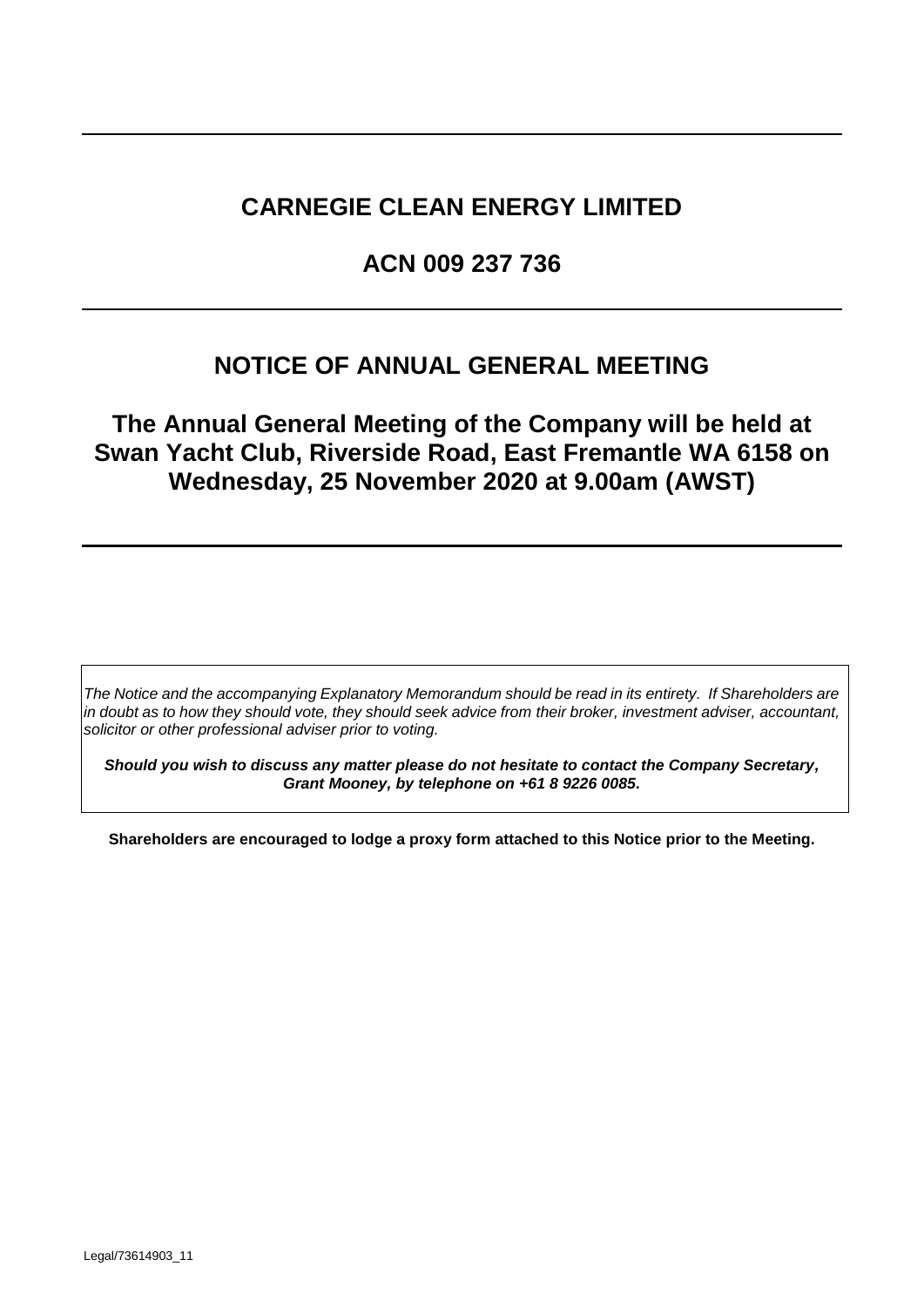# **CARNEGIE CLEAN ENERGY LIMITED**

### **ACN 009 237 736**

### **NOTICE OF ANNUAL GENERAL MEETING**

Notice is hereby given that the annual general meeting of Shareholders of Carnegie Clean Energy Limited (**Company**) will be held at Swan Yacht Club, Riverside Road, East Fremantle WA 6158 on Wednesday, 25 November 2020 at 9.00am (AWST) (**Meeting**).

All votes taken at the Meeting will be taken on a poll.

The Explanatory Memorandum provides additional information on matters to be considered at the Meeting. The Explanatory Memorandum and the Proxy Form form part of this Notice. We recommend shareholders read the Explanatory Memorandum in relation to the proposed Resolutions.

The Directors have determined pursuant to regulation 7.11.37 of the *Corporations Regulations 2001*  (Cth) that the persons eligible to vote at the Meeting are those who are registered as Shareholders on Monday, 23 November 2020 at 9.00am (AWST).

Terms and abbreviations used in this Notice and the Explanatory Memorandum are defined in Schedule 1.

# **AGENDA**

## **Annual Report**

To consider the Annual Report of the Company and its controlled entities for the year ended 30 June 2020, which includes the Financial Report, the Directors' Report and the Auditor's Report.

### <span id="page-1-0"></span>**1. Resolution 1 – Remuneration Report**

To consider and, if thought fit, to pass with or without amendment, as an ordinary resolution, the following:

*"That, pursuant to and in accordance with section 250R(2) of the Corporations Act and for all other purposes, approval is given by Shareholders for the adoption of the Remuneration Report on the terms and conditions in the Explanatory Memorandum."*

#### **Voting Exclusion**

In accordance with section 250R of the Corporations Act, a vote on this Resolution must not be cast (in any capacity) by, or on behalf of:

- (a) a member of the Key Management Personnel whose remuneration details are included in the Remuneration Report; or
- (b) a Closely Related Party of such member.

However, a person described above may cast a vote on this Resolution if the vote is not cast on behalf of a person described in subparagraphs (a) or (b) above and either:

- (a) the person does so as a proxy appointed in writing that specifies how the proxy is to vote on this Resolution; or
- (b) the person is the Chairperson voting an undirected proxy which expressly authorises the Chairperson to vote the proxy on a resolution connected with the remuneration of a member of the Key Management Personnel.

# <span id="page-1-1"></span>**2. Resolution 2 – Re-election of Terry Stinson as Director**

To consider and, if thought fit, to pass with or without amendment, as an ordinary resolution, the following: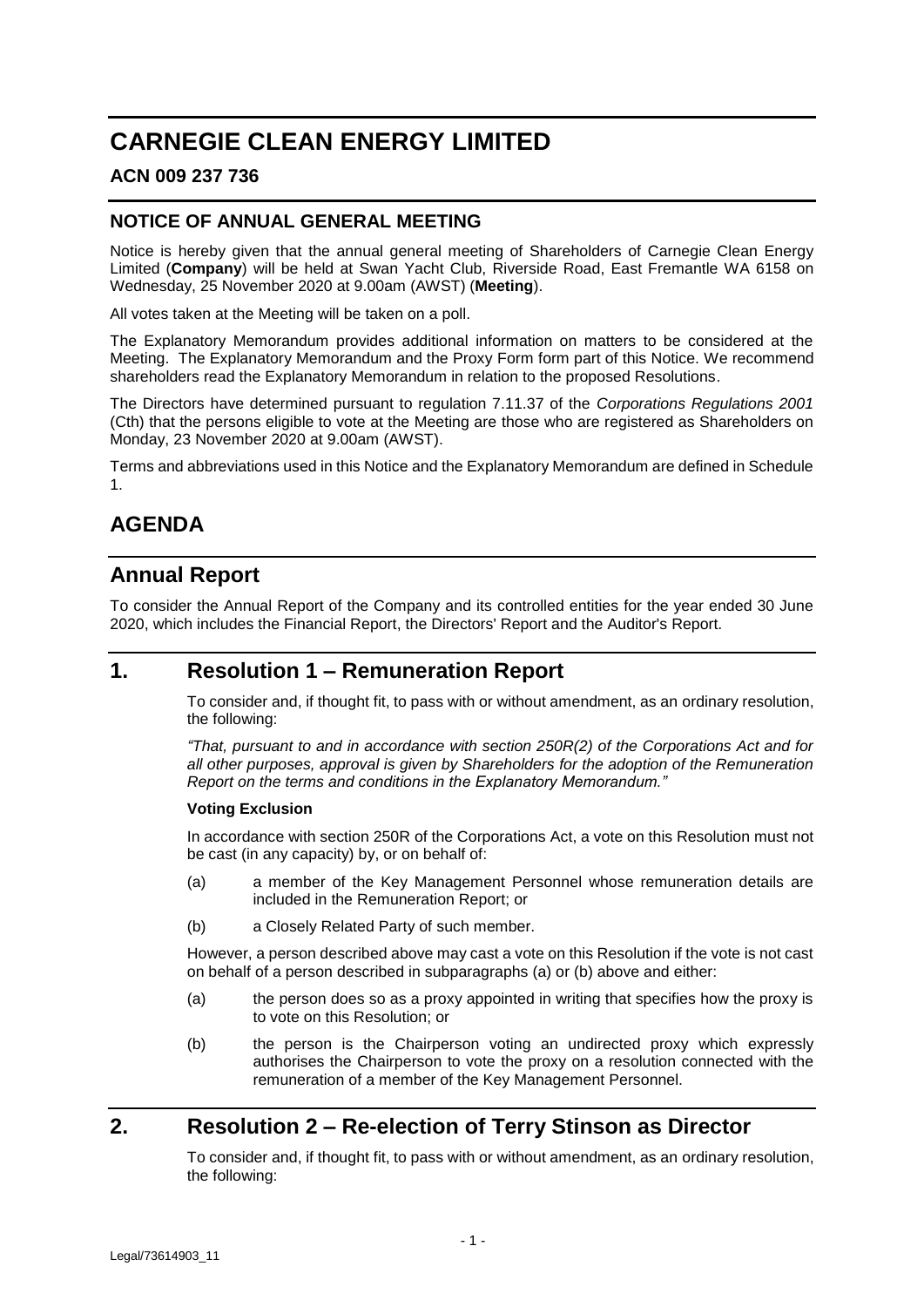*"That, pursuant to and in accordance with Listing Rule 14.4, Article 10.3 of the Constitution and for all other purposes, Terry Stinson, Director, retires and being eligible, is re-elected as a Director on the terms and conditions in the Explanatory Memorandum."*

### <span id="page-2-0"></span>**3. Resolution 3 – Ratify Issue of Class A Options to the Chief Executive Officer**

To consider and, if thought fit, to pass with or without amendment, as an ordinary resolution the following:

*"That, pursuant to and in accordance with Listing Rule 7.4 and for all other purposes, Shareholders ratify the issue of 200,000,000 Class A Options to the Chief Executive Officer on the terms and conditions in the Explanatory Memorandum."*

#### **Voting Exclusion**

The Company will disregard any votes cast in favour of this Resolution by or on behalf of a person who participated in the issue (namely the Chief Executive Officer) or an associate of that person or those persons.

However, this does not apply to a vote cast in favour of this Resolution by:

- (a) a person as proxy or attorney for a person who is entitled to vote on this Resolution, in accordance with directions given to the proxy or attorney to vote on this Resolution in that way; or
- (b) the Chairperson as proxy or attorney for a person who is entitled to vote on this Resolution, in accordance with a direction given to the Chairperson to vote on this Resolution as the Chairperson decides; or
- (c) a holder acting solely in a nominee, trustee, custodial or other fiduciary capacity on behalf of a beneficiary provided the following conditions are met:
	- (i) the beneficiary provides written confirmation to the holder that the beneficiary is not excluded from voting, and is not an associate of a person excluded from voting, on the Resolution; and
	- (ii) the holder votes on the Resolution in accordance with directions given by the beneficiary to the holder to vote in that way.

## <span id="page-2-1"></span>**4. Resolution 4 – Ratify Issue of Class B Options to Management and Staff**

To consider and, if thought fit, to pass with or without amendment, as an ordinary resolution the following:

*"That, pursuant to and in accordance with Listing Rule 7.4 and for all other purposes, Shareholders ratify issue of 100,000,000 Class B Options to Management and Staff on the terms and conditions in the Explanatory Memorandum."*

#### **Voting Exclusion**

The Company will disregard any votes cast in favour of this Resolution by or on behalf of a person who participated in the issue (namely the Management and Staff) or an associate of that person or those persons.

However, this does not apply to a vote cast in favour of this Resolution by:

- (a) a person as proxy or attorney for a person who is entitled to vote on this Resolution, in accordance with directions given to the proxy or attorney to vote on this Resolution in that way; or
- (b) the Chairperson as proxy or attorney for a person who is entitled to vote on this Resolution, in accordance with a direction given to the Chairperson to vote on this Resolution as the Chairperson decides; or
- (c) a holder acting solely in a nominee, trustee, custodial or other fiduciary capacity on behalf of a beneficiary provided the following conditions are met: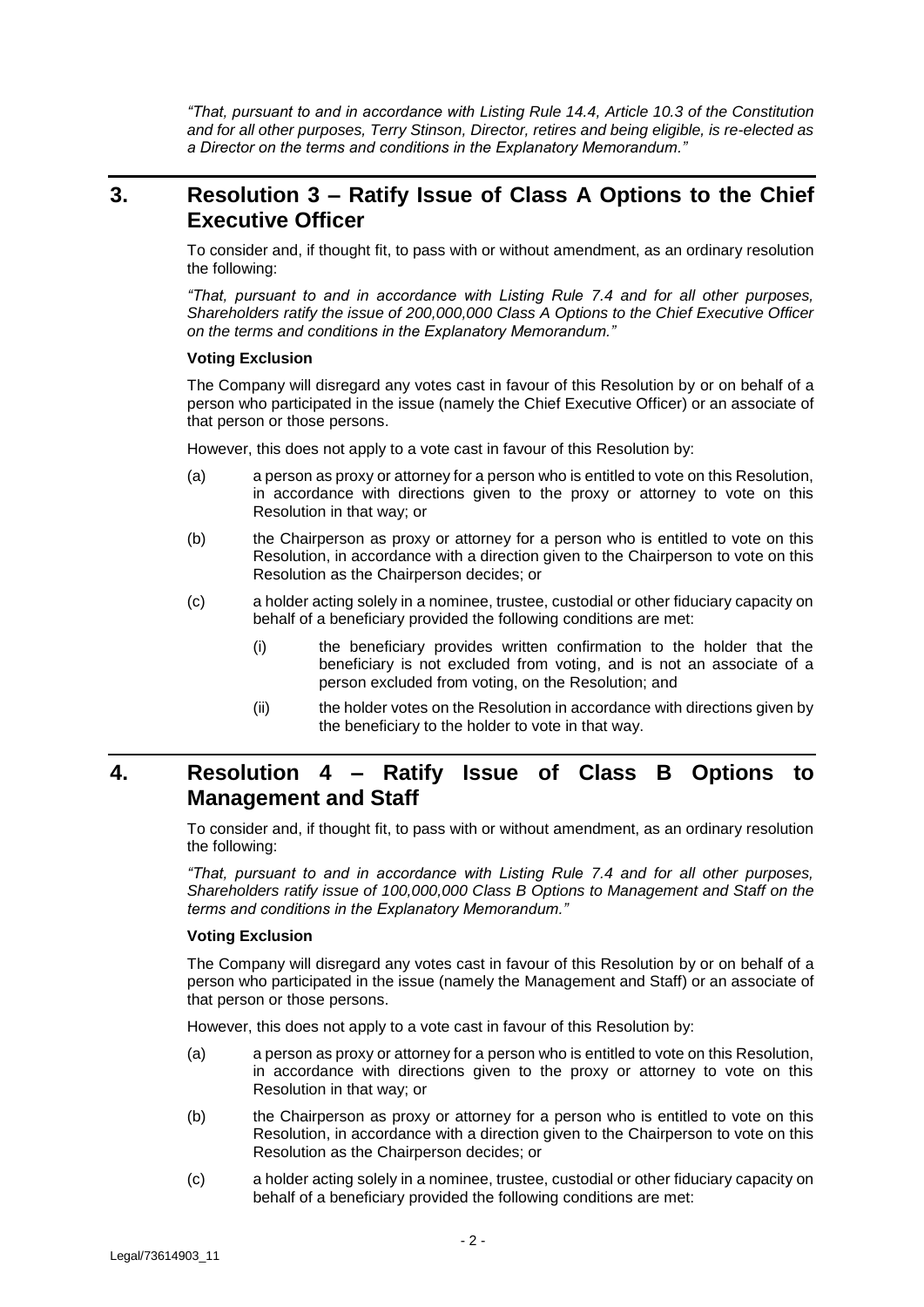- (i) the beneficiary provides written confirmation to the holder that the beneficiary is not excluded from voting, and is not an associate of a person excluded from voting, on the Resolution; and
- (ii) the holder votes on the Resolution in accordance with directions given by the beneficiary to the holder to vote in that way.

### <span id="page-3-0"></span>**5. Resolution 5 – Approval of Employee Incentive Plan**

To consider and, if thought fit, to pass with or without amendment, as an ordinary resolution, the following:

*"That pursuant to and in accordance with Listing Rule 7.2 (Exception 13) and for all other purposes, Shareholders approve the Employee Incentive Plan (Plan), and the grant of Incentive Securities and the issue of underlying securities under the Plan, on the terms and conditions in the Explanatory Memorandum."*

#### **Voting Exclusion**

The Company will disregard any votes cast in favour of this Resolution by or on behalf of a person who is eligible to participate in the Plan or an associate of that person or those persons.

However, this does not apply to a vote cast in favour of this Resolution by:

- (a) a person as proxy or attorney for a person who is entitled to vote on this Resolution, in accordance with the directions given to the proxy or attorney to vote on this Resolution in that way; or
- (b) the Chairperson as proxy or attorney for a person who is entitled to vote on this Resolution, in accordance with a direction given to the Chairperson to vote on the Resolution as the Chairperson decides; or
- (c) a Shareholder acting solely in a nominee, trustee, custodian or other fiduciary capacity on behalf of a beneficiary provided the following conditions are met:
	- (i) the beneficiary provides written confirmation to the Shareholder that the beneficiary is not excluded from voting, and is not an associate of a person excluded from voting on this Resolution; and
	- (ii) the Shareholder votes on the Resolution in accordance with the directions given by the beneficiary to the Shareholder to vote in that way.

In accordance with section 250BD of the Corporations Act, a vote on this Resolution must not be cast by a person appointed as a proxy, where that person is either a member of the Key Management Personnel or a Closely Related Party of such member.

However, a vote may be cast by such person if the vote is not cast on behalf of a person who is otherwise excluded from voting, and

- (a) the person is appointed as a proxy and the appointment specifies how the proxy is to vote; or
- (b) the person appointed as proxy is the Chairperson and the appointment does not specify how the Chairperson is to vote but expressly authorises the Chairperson to exercise the proxy even if the Resolution is connected with the remuneration of a member of the Key Management Personnel.

# <span id="page-3-1"></span>**6. Resolution 6 – Approval of Issue of Incentive Options to Terry Stinson under the Employee Incentive Plan**

To consider and, if thought fit, to pass with or without amendment, as an ordinary resolution the following:

*"That, subject to Resolution [5](#page-3-0) being passed, pursuant to and in accordance with Listing Rule 10.14 and for all other purposes, Shareholders approve the issue of 100,000,000 Incentive Options to Mr Terry Stinson (and/or his nominee(s)) on the terms and conditions in the Explanatory Memorandum."*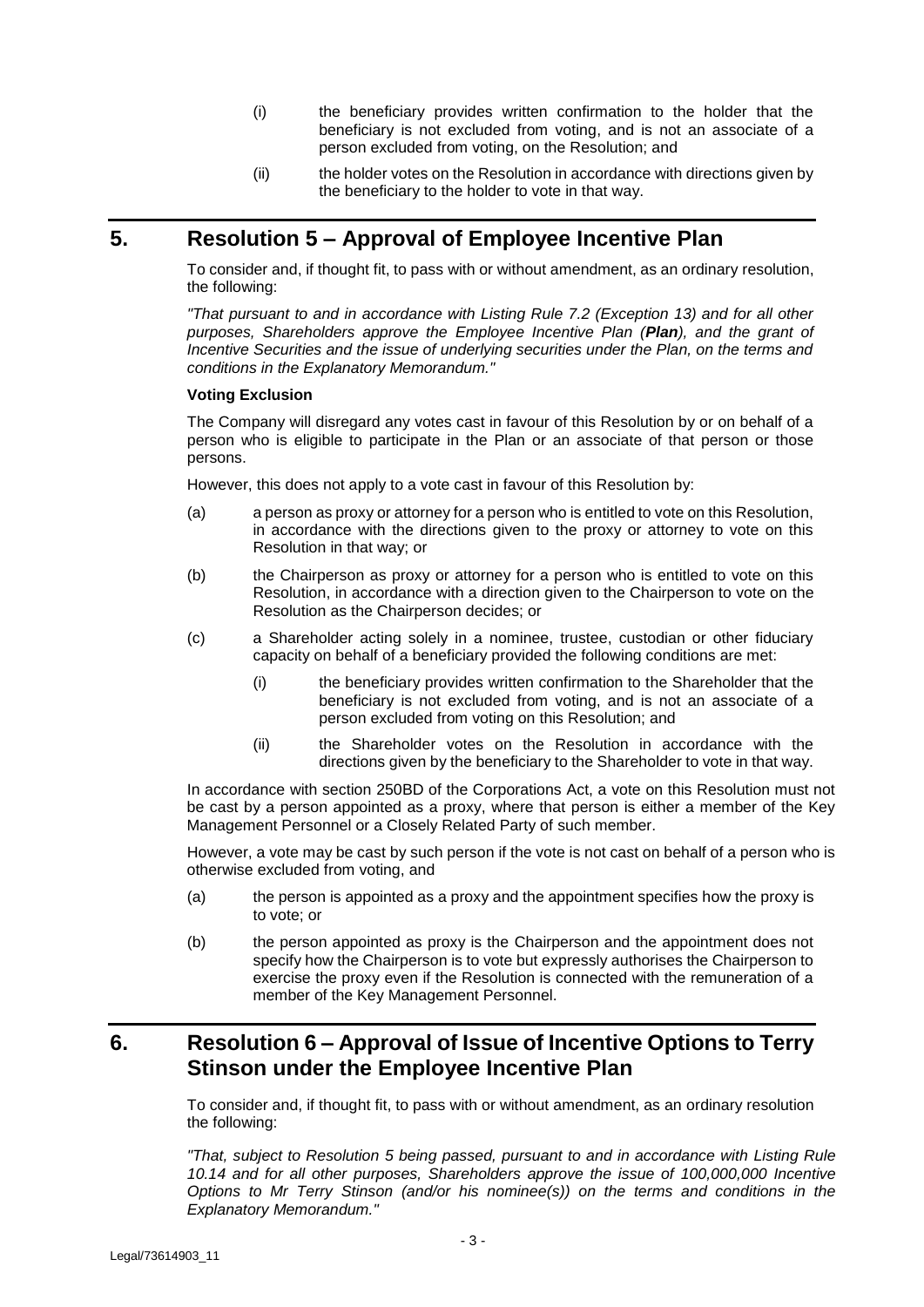#### **Voting Exclusion**

The Company will disregard any votes cast in favour of this Resolution by or on behalf of any Director who is eligible to participate in the Plan (including Mr Terry Stinson (and/or his nominee(s))) or an associate of that person or those persons.

However, this does not apply to a vote cast in favour of this Resolution by:

- (a) a person as proxy or attorney for a person who is entitled to vote on this Resolution, in accordance with the directions given to the proxy or attorney to vote on this Resolution in that way; or
- (b) the Chairman as proxy or attorney for a person who is entitled to vote on this Resolution, in accordance with a direction given to the Chairman to vote on the Resolution as the Chairman decides; or
- (c) a Shareholder acting solely in a nominee, trustee, custodian or other fiduciary capacity on behalf of a beneficiary provided the following conditions are met:
	- (i) the beneficiary provides written confirmation to the Shareholder that the beneficiary is not excluded from voting, and is not an associate of a person excluded from voting on this Resolution; and
	- (ii) the Shareholder votes on the resolution in accordance with the directions given by the beneficiary to the Shareholder to vote in that way.

In accordance with section 250BD of the Corporations Act, a vote on this Resolution must not be cast by a person appointed as a proxy, where that person is either a member of the Key Management Personnel or a Closely Related Party of such member.

However, a vote may be cast by such person if the vote is not cast on behalf of a person who is excluded from voting on this Resolution, and:

- (a) the person is appointed as proxy by writing that specifies the way the proxy is to vote on the Resolution; or
- (b) the person appointed as proxy is the Chairperson and the appointment does not specify how the Chairperson is to vote but expressly authorises the Chairperson to exercise the proxy even if the Resolution is connected with the remuneration of a member of the Key Management Personnel.

## <span id="page-4-0"></span>**7. Resolution 7 – Approval for 10% Placement Facility**

To consider and, if thought fit, to pass with or without amendment, as a special resolution, the following:

"*That, pursuant to and in accordance with Listing Rule 7.1A and for all other purposes, Shareholders approve the issue of Equity Securities of up to 10% of the issued capital of the Company (at the time of the issue) calculated in accordance with the formula prescribed in Listing Rule 7.1A.2 and on the terms and conditions in the Explanatory Memorandum*."

#### **Voting Exclusion**

The Company will disregard any votes cast in favour of the Resolution by or on behalf of any person (and/or their nominee(s)) who is expected to participate in, or who will obtain a material benefit as a result of, the proposed issue (except a benefit solely by reason of being a holder of ordinary securities in the Company) or any associates of that person or those persons.

However, this does not apply to a vote cast in favour of this Resolution by:

- (a) a person as proxy or attorney for a person who is entitled to vote on this Resolution, in accordance with the directions given to the proxy or attorney to vote on this Resolution in that way; or
- (b) the Chairperson as proxy or attorney for a person who is entitled to vote on this Resolution, in accordance with a direction given to the Chairperson to vote on the Resolution as the Chairperson decides; or
- (c) a Shareholder acting solely in a nominee, trustee, custodian or other fiduciary capacity on behalf of a beneficiary provided the following conditions are met: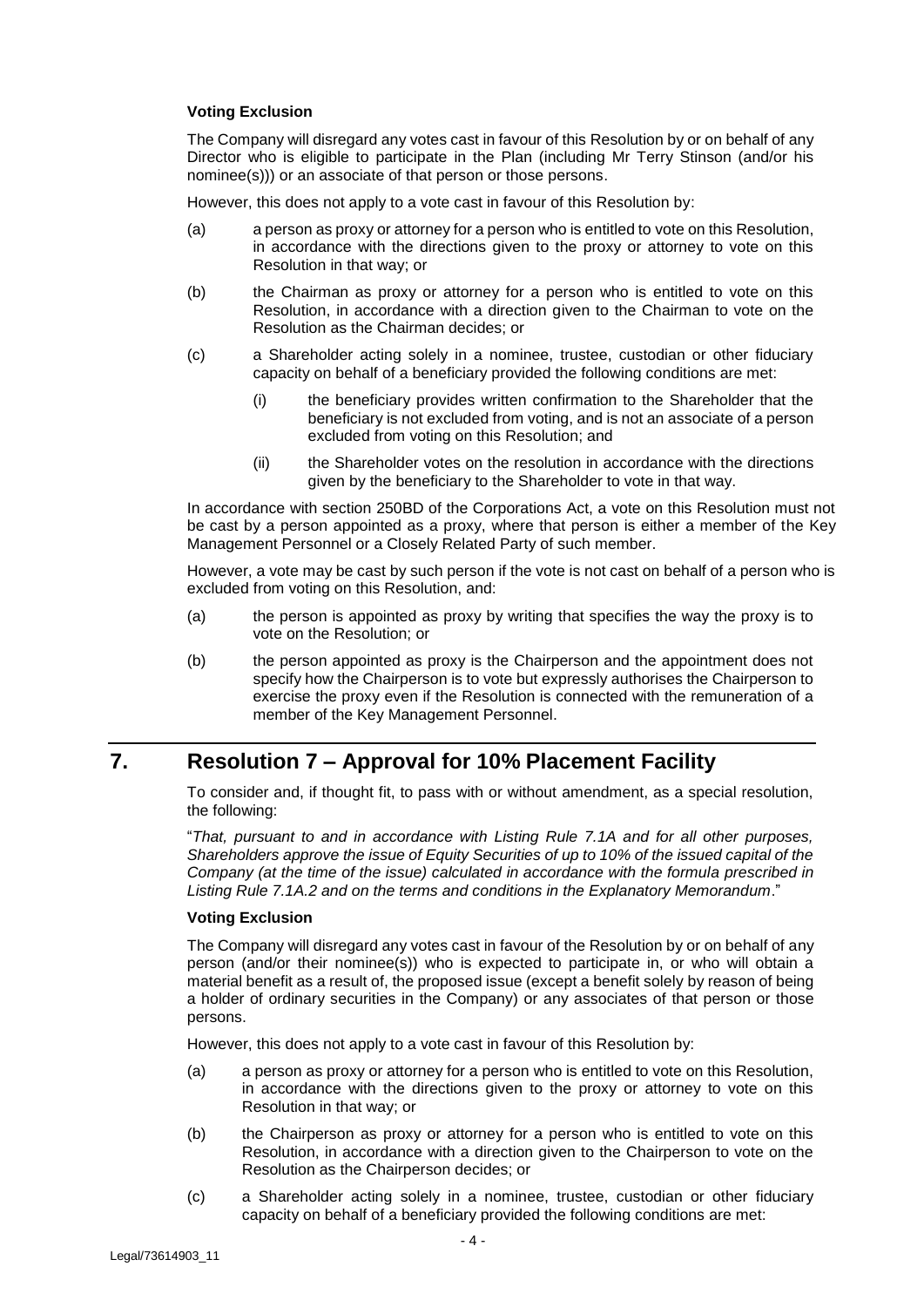- (i) the beneficiary provides written confirmation to the Shareholder that the beneficiary is not excluded from voting, and is not an associate of a person excluded from voting on this Resolution; and
- (ii) the Shareholder votes on the Resolution in accordance with the directions given by the beneficiary to the Shareholder to vote in that way.

*Note: As at the date of this Notice, it is not known who may participate in any Equity Securities issued under Resolution [7](#page-4-0) and the Company has not approached any Shareholder or identified a class of existing Shareholders to participate in any issue of Equity Securities under the 10% Placement Facility. Accordingly, no Shareholders are excluded from voting on Resolution [7.](#page-4-0)* 

### **BY ORDER OF THE BOARD**

 $\sim$ 

Grant Mooney **Non-Executive Director and Company Secretary** Dated: 20 October 2020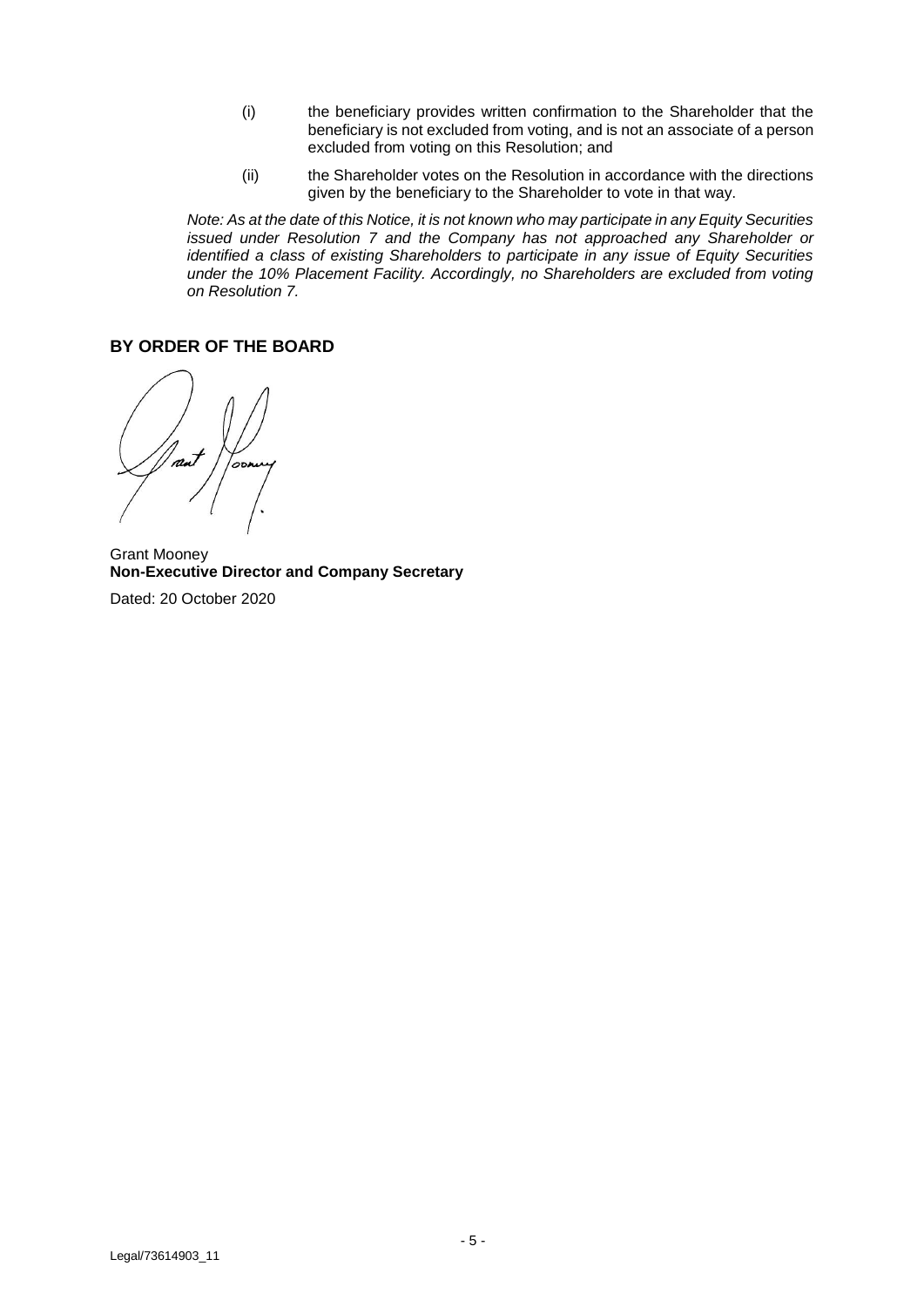# **CARNEGIE CLEAN ENERGY LIMITED ACN 009 237 736**

## **EXPLANATORY MEMORANDUM**

### **1. Introduction**

This Explanatory Memorandum has been prepared for the information of Shareholders in connection with the business to be conducted at the Meeting on Wednesday, 25 November 2020 at 9.00am (AWST).

This Explanatory Memorandum should be read in conjunction with, and forms part of, the Notice.

The purpose of this Explanatory Memorandum is to provide information to Shareholders in deciding whether or not to pass the Resolutions.

This Explanatory Memorandum includes the following information to assist Shareholders in deciding how to vote on the Resolutions:

| Section 2:  | Action to be taken by Shareholders                                                                          |
|-------------|-------------------------------------------------------------------------------------------------------------|
| Section 3:  | <b>Annual Report</b>                                                                                        |
| Section 4:  | Resolution 1 – Adoption of Remuneration Report                                                              |
| Section 5:  | Resolution 2 – Re-election of Terry Stinson as Director                                                     |
| Section 6:  | Resolution 3 – Ratify Issue of Class A Options to the Chief Executive<br>Officer                            |
| Section 7:  | Resolution 4 – Ratify Issue of Class B Options to Management and<br>Staff                                   |
| Section 8:  | Resolution 5 – Approval of Employee Incentive Plan                                                          |
| Section 9:  | Resolution 6 – Approval of Issue of Incentive Options to Terry Stinson<br>under the Employee Incentive Plan |
| Section 10: | Resolution 7 - Approval for 10% Placement Capacity                                                          |
| Schedule 1: | <b>Definitions</b>                                                                                          |
| Schedule 2: | Summary of Employee Incentive Plan                                                                          |
| Schedule 3: | Terms and Conditions of Options                                                                             |

A Proxy Form is located at the end of the Explanatory Memorandum.

## **2. Action to be taken by Shareholders**

Shareholders should read the Notice (including this Explanatory Memorandum) carefully before deciding how to vote on the Resolutions.

#### **2.1 Proxies**

A Proxy Form is enclosed with this Notice. This is to be used by Shareholders if they wish to appoint a representative (a 'proxy') to vote in their place. All Shareholders are invited to attend the Meeting or, if they are unable to attend the Meeting, sign and return the Proxy Form to the Company in accordance with the instructions on the Proxy Form. Lodgement of a Proxy Form will not preclude a Shareholder from attending or (subject to the voting exclusions set out in the Notice) voting at the Meeting.

Please note that:

- (a) a Shareholder entitled to attend and vote at the Meeting is entitled to appoint a proxy;
- (b) a proxy need not be a Shareholder; and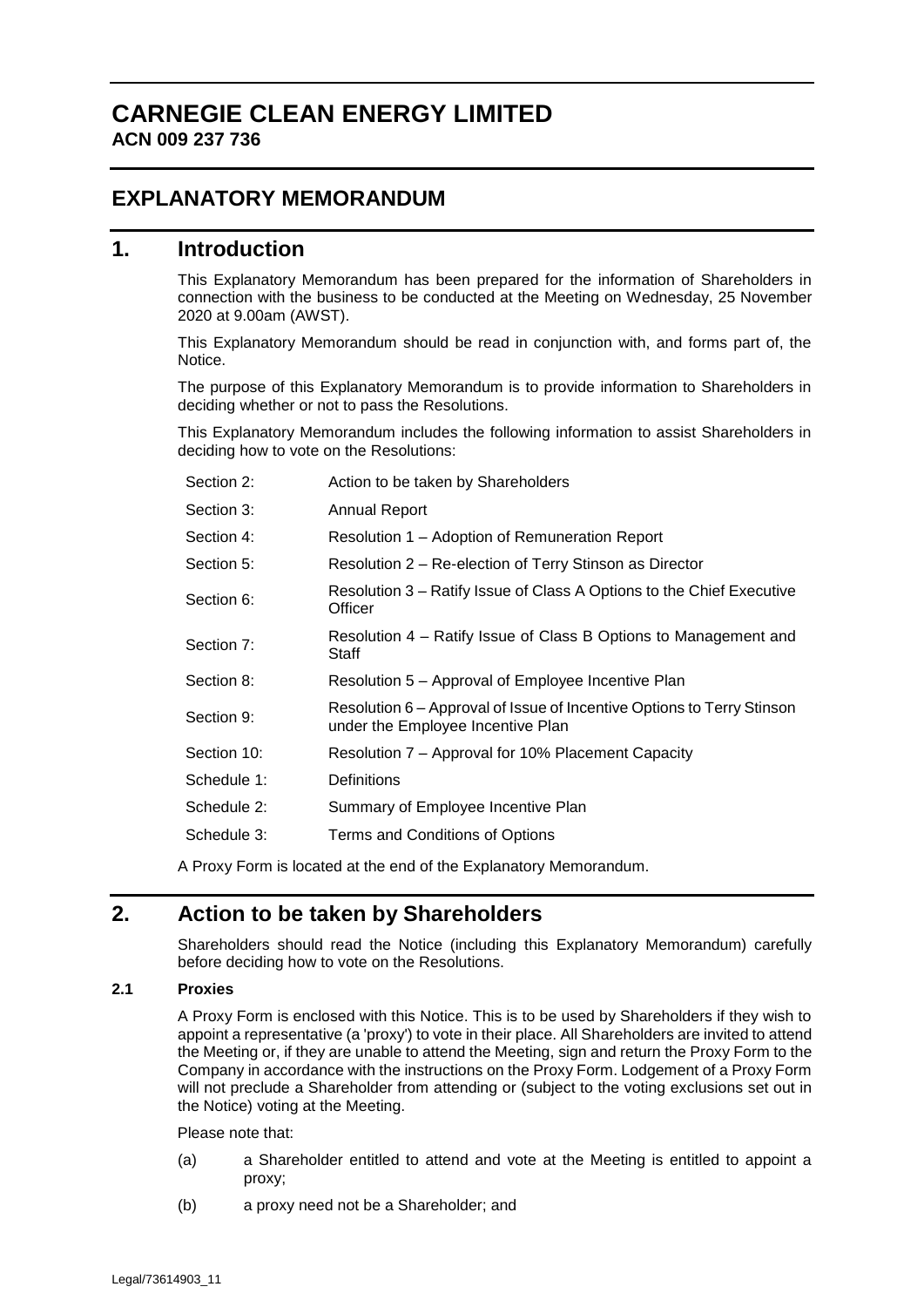(c) a Shareholder entitled to cast two or more votes may appoint two proxies and may specify the proportion or number of votes each proxy is appointed to exercise. Where the proportion or number is not specified, each proxy may exercise half of the votes.

Proxy Forms must be received by the Company no later than 9.00am (AWST) on 23 November 2020, being at least 48 hours before the Meeting.

The Proxy Form provides further details on appointing proxies and lodging Proxy Forms.

#### **2.2 Voting Prohibition by Proxy holders (Remuneration Report)**

In accordance with section 250R of the Corporations Act, a vote on Resolution [1](#page-1-0) must not be cast (in any capacity) by, or on behalf of:

- (a) a member of the Key Management Personnel whose remuneration details are included in the Remuneration Report; or
- (b) a Closely Related Party of such member.

However, a person described above may cast a vote on Resolution [1](#page-1-0) if the vote is not cast on behalf of a person described in subparagraphs (a) or (b) above and either:

- (a) the person does so as a proxy appointed in writing that specifies how the proxy is to vote on Resolution [1;](#page-1-0) or
- (b) the person is the Chairperson voting an undirected proxy which expressly authorises the Chairperson to exercise the proxy even if Resolution [1](#page-1-0) is connected directly or indirectly with the remuneration of a member of the Key Management Personnel.

A vote on Resolutio[n 1](#page-1-0) must not be cast by a person appointed as a proxy, where that person is either a member of the Key Management Personnel or a Closely Related Party of such member.

However, a vote may be cast by such persons if the vote is not cast on behalf of a person who is excluded from voting on Resolution [1,](#page-1-0) and:

- (a) the person is appointed as a proxy that specifies the way the proxy is to vote on Resolution [1;](#page-1-0) or
- (b) the person is the chair and the appointment of the chair as proxy does not specify the way the proxy is to vote on Resolution [1,](#page-1-0) but expressly authorises the Chairperson to exercise the proxy even if Resolution [1](#page-1-0) is connected with the remuneration of a member of the Key Management Personnel.

### **3. Annual Report**

In accordance with section 317(1) of the Corporations Act, the Annual Report for the financial year ended 30 June 2020 must be laid before the Meeting. There is no requirement for Shareholders to approve the Annual Report.

At the Meeting, Shareholders will be offered the opportunity to:

- (a) discuss the Annual Report which is available online at https://www.carnegiece.com/;
- (b) ask questions about, or comment on, the management of the Company; and
- (c) ask the Auditor questions about the conduct of the audit and the preparation and content of the Auditor's Report.

In addition to taking questions at the Meeting, written questions to the Chairperson about the management of the Company, or to the Auditor about:

- (a) the preparation and contents of the Auditor's Report;
- (b) the conduct of the audit;
- (c) accounting policies adopted by the Company in relation to the preparation of the financial statements; and
- (d) the independence of the Auditor in relation to the conduct of the audit,

may be submitted no later than 5 business days before the Meeting to the Company Secretary at the Company's registered office.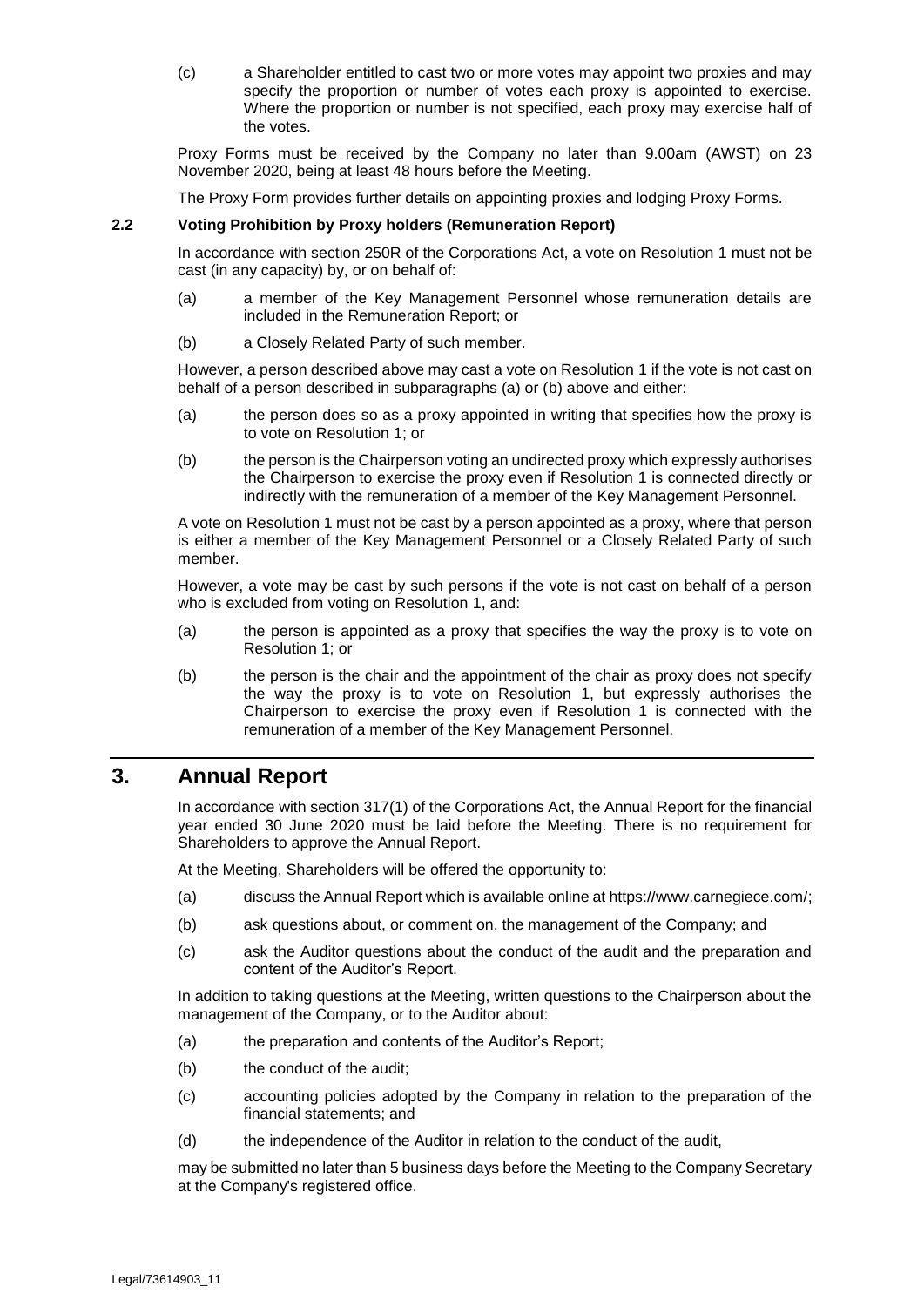## <span id="page-8-0"></span>**4. Resolution [1](#page-1-0) – Adoption of Remuneration Report**

In accordance with section 250R(2) of the Corporations Act, the Company must put the Remuneration Report to the vote of Shareholders. The Directors' Report contains the Remuneration Report which sets out:

- (a) the Company's remuneration policy; and
- (b) the remuneration arrangements in place for the executive Directors, specified executives and non-executive Directors.

In accordance with section 250R(3) of the Corporations Act, Resolutio[n 1](#page-1-0) is advisory only and does not bind the Directors of the Company. If Resolution [1](#page-1-0) is not passed, the Directors will not be required to alter any of the arrangements in the Remuneration Report.

Pursuant to the Corporations Act, Shareholders will have the opportunity to remove the whole Board except the Managing Director if the Remuneration Report receives a 'no' vote of 25% or more (**Strike**) at two consecutive AGMs.

If a resolution on the Remuneration Report receives a Strike at two consecutive AGMs, the Company will be required to put to Shareholders at the second AGM, a resolution on whether another meeting should be held (within 90 days) at which all Directors (other than the Managing Director) who were in office at the date of approval of the applicable Directors' Report must stand for re-election.

The Company's Remuneration Report did not receive a Strike at the 2019 annual general meeting. Please note, if the Remuneration Report receives a Strike at this Meeting and if a second Strike is received at the 2021 annual general meeting, this may result in the re-election of the Board.

The Chairperson will allow reasonable opportunity for Shareholders to ask questions about or comment on the Remuneration Report.

Resolution [1](#page-1-0) is an ordinary resolution.

The Chairperson intends to exercise all available proxies in favour of Resolution [1.](#page-1-0)

If the Chairperson is appointed as your proxy and you have not specified the way the Chairperson is to vote on Resolution [1,](#page-1-0) by signing and returning the Proxy Form, you are considered to have provided the Chairperson with an express authorisation for the Chairperson to vote the proxy in accordance with the Chairperson's intention, even though Resolution [1](#page-1-0) is connected directly or indirectly with the remuneration of a member of the Key Management Personnel.

### **5. Resolution [2](#page-1-1) – Re-election of Terry Stinson as Director**

#### **5.1 General**

Article 10.3(b) of the Constitution requires one third of the Directors (excluding Directors required to retire under Article 10.3(c) and rounded down to the nearest whole number) to retire at each annual general meeting where the Company has three or more Directors.

ASX Listing Rule 14.4 states that a director of an entity must not hold office (without reelection) past the third annual general meeting following the director's appointment or 3 years, whichever is longer.

Accordingly, Resolution [2](#page-1-1) provides that Mr Terry Stinson will retire by rotation at this Meeting and, being eligible, offers himself for re-election.

Mr Stinson has over 30 years of executive leadership experience with innovation companies globally. He was formerly the Chief Executive Officer and Managing Director of Orbital Corporation Ltd (resigned as a director 18 November 2019). He was previously also a Vice President and General Manager at Siemens AG responsible for overseeing an international business across multiple sites, over 1,200 staff and delivering sales in excess of US \$300m p.a. Mr Stinson was also previously CEO and MD at Synerject, VP Manufacturing OMC, Director Advanced R&D Product and Process Mercury Marine, division of Brunswick Corp, Project Engineer LT-5 Corvette engine, USA SME 1990 Young Engineer of the Year, and leadership positions supporting various international ventures with Yamaha, Honda, Chrysler, Penske and others. Mr Stinson is a Non-Executive director of 3D metal printing technology company Aurora Labs Limited (appointed 26 February 2020) and is also Non-Executive Chairman of Talga Resources Ltd since 9 February 2017.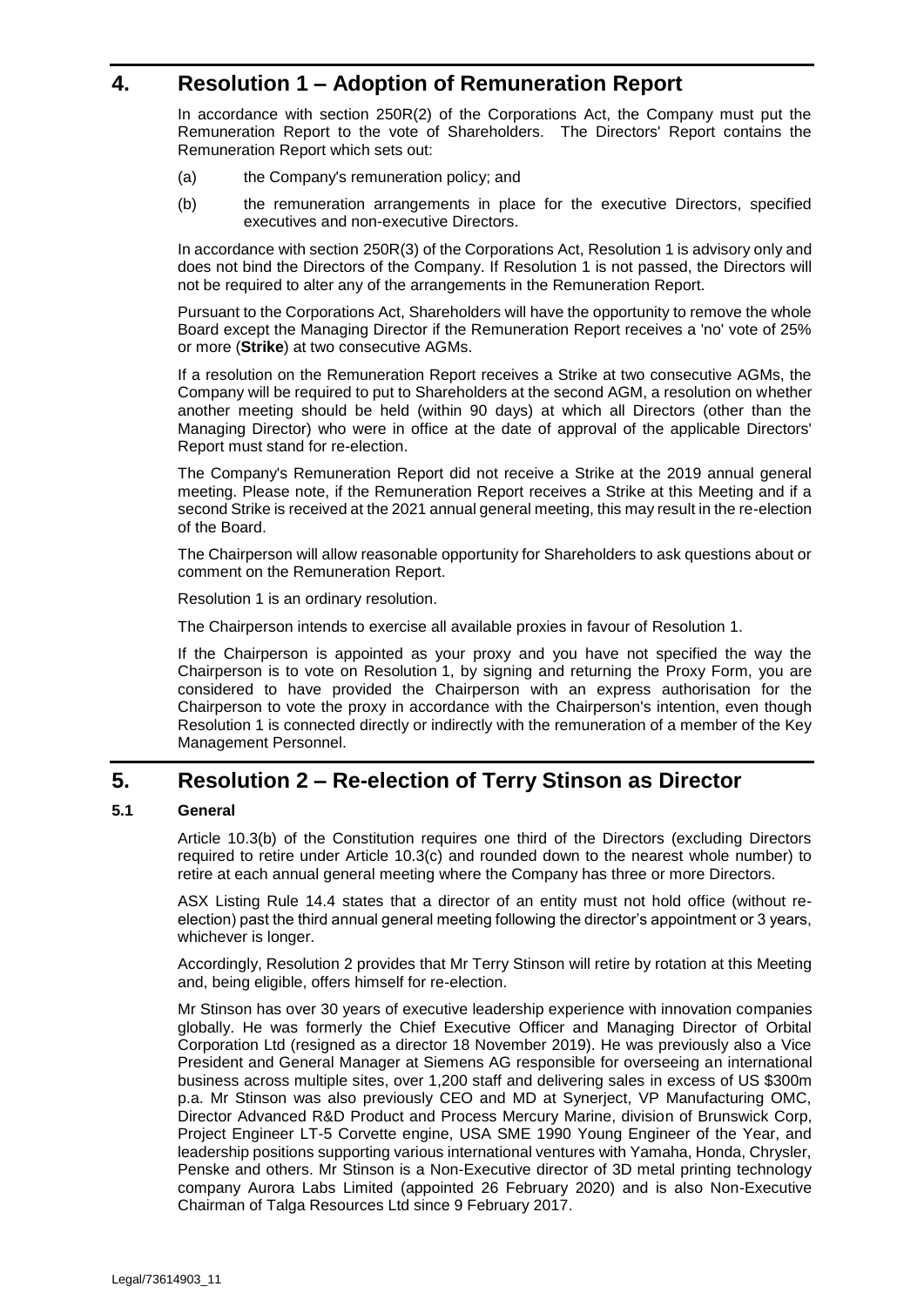Details of the qualifications and experience of Mr Stinson are also included in the Annual Report.

If Resolution 2 is passed, Mr Stinson will be able to continue to act as a Director.

If Resolution 2 is not passed, Mr Stinson will cease to act as a Director.

Resolution [2](#page-1-1) is an ordinary resolution.

The Chairperson intends to exercise all available proxies in favour of Resolution [2.](#page-1-1)

#### **5.2 Board Recommendation**

The Board (excluding Mr Stinson) supports the election of Mr Stinson and recommends that Shareholders vote in favour of Resolution [2.](#page-1-1)

### **6. Resolution [3](#page-2-0) – Ratify the Issue of Class A Options to Chief Executive Officer**

#### <span id="page-9-0"></span>**6.1 Background**

As announced to ASX on 21 July 2020, the Company issued 200,000,000 Options to the Company's Chief Executive Officer, Mr Jonathan Fievez (**Class A Options**).

The Class A Options were issued utilising the Company's existing 15% share issue capacity under ASX Listing Rule 7.1 and pursuant to the Company's Employee Incentive Plan. The Class A Options were issued on the same terms and conditions as Options to be issued under the Company's Employee Incentive Plan (the subject of Resolutio[n 5\)](#page-3-0), as detailed in Schedule 3.

Resolution [3](#page-2-0) is an ordinary resolution.

The Chairperson intends to exercise all available proxies in favour of Resolution 3.

#### **6.2 Listing Rules 7.1 and 7.4**

Listing Rule 7.1 provides that the Company is entitled to issue Equity Securities up to 15% of its issued share capital through placements during any 12-month period, without needing prior shareholder approval. Listing Rule 7.4 provides that if the Company in general meeting ratifies a previous issue of securities made pursuant to Listing Rule 7.1 (and provided that the previous issue did not breach Listing Rule 7.1) those securities will be deemed to have been made with Shareholder approval for the purpose of Listing Rule 7.1. The Company confirms that the issue of the Class A Options did not breach Listing Rule 7.1.

The effect of passing Resolutio[n 3](#page-2-0) will be to allow the Company to retain the flexibility to issue Equity Securities in the future up to the 15% Placement Capacity set out in Listing Rule 7.1, without the requirement to obtain prior Shareholder approval.

If Resolution [3](#page-2-0) is passed, the Class A Options will be excluded in calculating the Company's 15% limit in Listing Rule 7.1, effectively increasing the number of Equity Securities the Company can issue without Shareholder approval under Listing Rule 7.1 for the 12 month period following the date the Company issued the Class A Options.

If Resolution [3](#page-2-0) is not passed, Class A Options will be included in calculating the Company's 15% Placement Capacity in Listing Rule 7.1, effectively decreasing the number of Equity Securities the Company can issue without Shareholder approval under Listing Rule 7.1 for the periods noted immediately above.

Resolution [3](#page-2-0) seeks Shareholder ratification pursuant to ASX Listing Rule 7.4 for the issue of the Class A Options.

#### **6.3 Specific information required by Listing Rule 7.5**

In accordance with the requirements of Listing Rule 7.5, the following information is provided:

- (a) 200,000,000 Class A Options were issued to the Company's Chief Executive Officer, Mr Jonathan Fievez.
- (b) The Class A Options have an exercise price of \$0.002 each and an expiry date of 20 July 2022 and were issued on the terms and conditions detailed in Schedule 3.
- (c) The Class A Options were issued on 21 July 2020.
- (d) The Class A Options will be issued for nil consideration and no funds will be raised from the issue. The purpose of the issue of the Class A Options was to encourage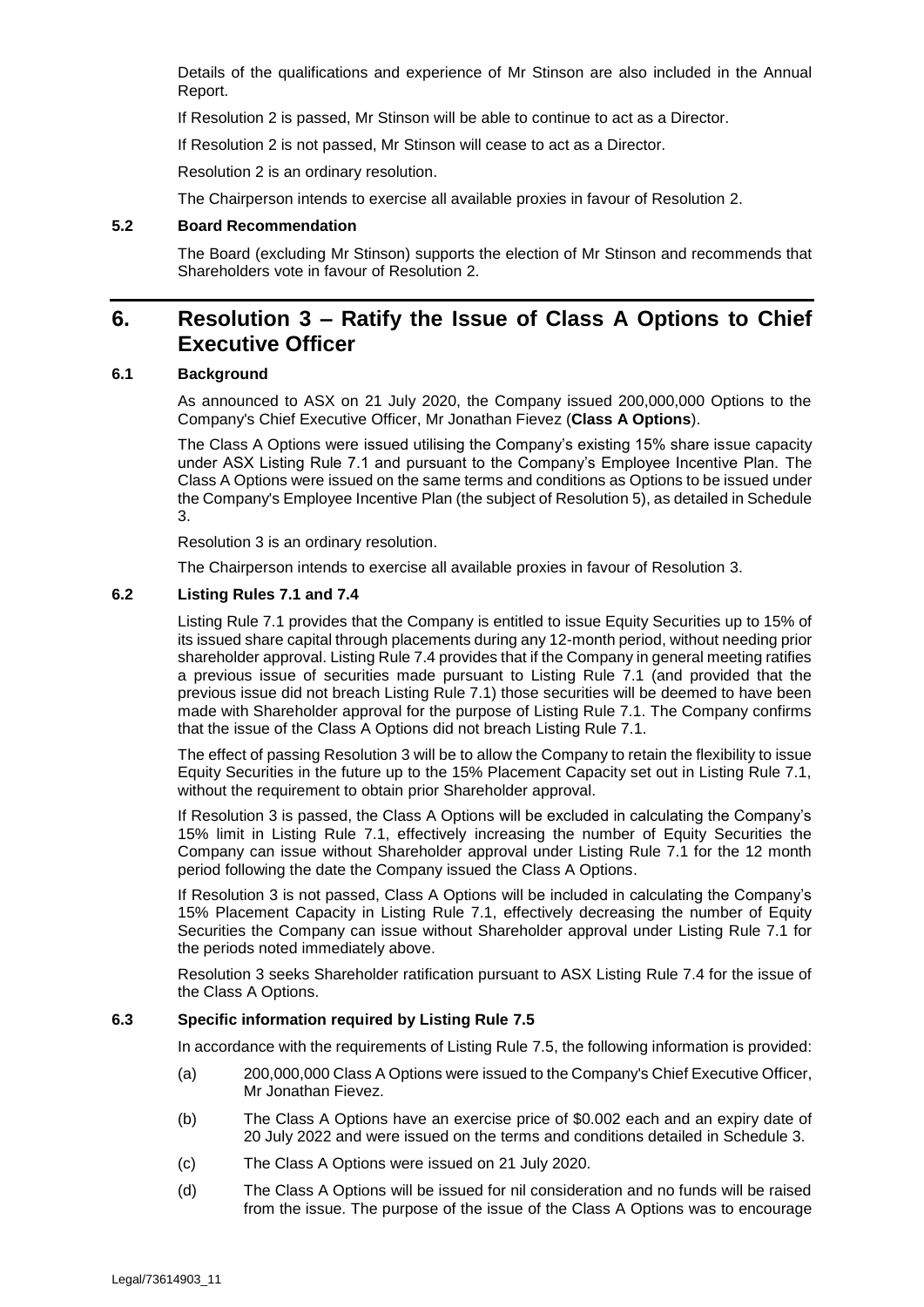the Chief Executive Officer to achieve the Company's objectives and to provide an incentive to perform his duties to that end.

- (e) The Class A Options were not issued under an agreement.
- (f) A voting exclusion statement is included in the Notice for Resolution [3.](#page-2-0)

#### **6.4 Board Recommendation**

The Board recommends that Shareholders vote in favour of Resolution [3.](#page-2-0)

### **7. Resolution [4](#page-2-1) – Ratify the Issue of Class B Options to Management and Staff**

#### <span id="page-10-0"></span>**7.1 General**

As announced to ASX on 21 July 2020, the Company issued 100,000,000 Options to the Company's management and staff, including the Company's technology and administration team members (**Management and Staff**) (**Class B Options**).

The Class B Options were issued utilising the Company's existing 15% share issue capacity under ASX Listing Rule 7.1 and pursuant to the Company's Employee Incentive Plan. The Class B Options were issued on the same terms and conditions as Options to be issued under the Company's Employee Incentive Plan (the subject of Resolutio[n 5\)](#page-3-0), as detailed in Schedule 3.

Resolution [4](#page-2-1) is an ordinary resolution.

The Chairperson intends to exercise all available proxies in favour of Resolution [4.](#page-2-1)

#### **7.2 Listing Rules 7.1 and 7.4**

Listing Rule 7.1 provides that the Company is entitled to issue Equity Securities up to 15% of its issued share capital through placements during any 12-month period, without needing prior shareholder approval. Listing Rule 7.4 provides that if the Company in general meeting ratifies a previous issue of securities made pursuant to Listing Rule 7.1 (and provided that the previous issue did not breach Listing Rule 7.1) those securities will be deemed to have been made with Shareholder approval for the purpose of Listing Rule 7.1. The Company confirms that the issue of the Class B Options did not breach Listing Rule 7.1.

The effect of passing Resolutio[n 4](#page-2-1) will be to allow the Company to retain the flexibility to issue Equity Securities in the future up to the 15% Placement Capacity set out in Listing Rule 7.1, without the requirement to obtain prior Shareholder approval.

If Resolution [4](#page-2-1) is passed, the Class B Options will be excluded in calculating the Company's 15% limit in Listing Rule 7.1, effectively increasing the number of Equity Securities the Company can issue without Shareholder approval under Listing Rule 7.1 for the 12 month period following the date the Company issued the Class B Options.

If Resolution [4](#page-2-1) is not passed, Class B Options will be included in calculating the Company's 15% Placement Capacity in Listing Rule 7.1, effectively decreasing the number of Equity Securities the Company can issue without Shareholder approval under Listing Rule 7.1 for the periods noted immediately above.

Resolution [4](#page-2-1) seeks Shareholder ratification pursuant to ASX Listing Rule 7.4 for the issue of the Class B Options.

### **7.3 Specific information required by Listing Rule 7.5**

In accordance with the requirements of Listing Rule 7.5, the following information is provided

- (a) 100,000,000 Class B Options were issued to the Company's Management and Staff, including the Company's technology and administration team members, none of whom are related parties or substantial shareholders of the Company under Listing Rule 10.11.
- (b) The Class B Options have an exercise price of \$0.002 each and an expiry date of 20 July 2022 and were issued on the terms and conditions detailed in Schedule 3.
- (c) The Class B Options were issued on 21 July 2020.
- (d) The Class B Options will be issued for nil consideration and no funds will be raised from the issue. The purpose of the issue of the Class B Options was to encourage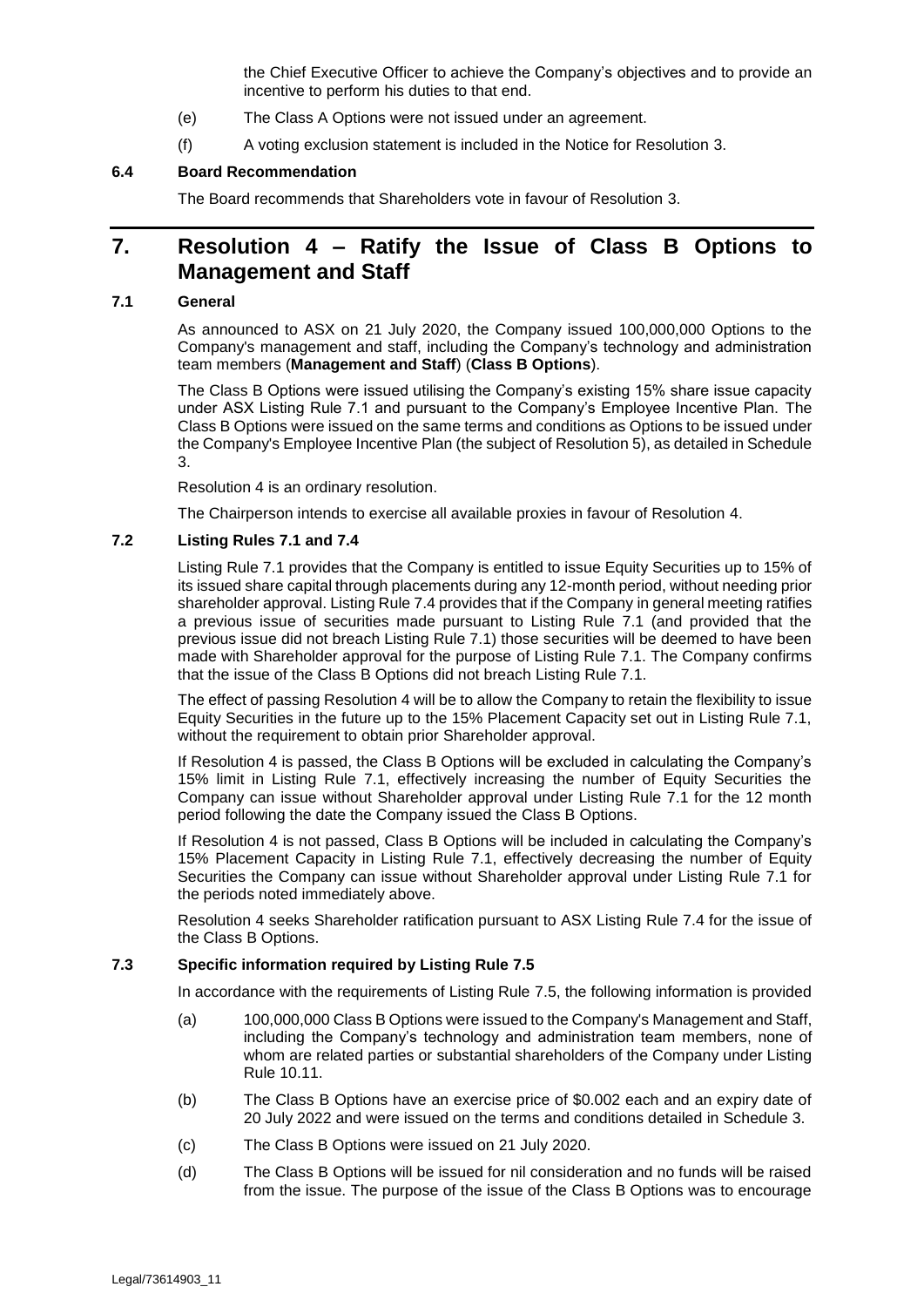the Company's Management and Staff to achieve the Company's objectives and to provide an incentive to perform their duties to that end.

- (e) The Class B Options were not issued under an agreement.
- (f) A voting exclusion statement is included in the Notice for Resolution [4.](#page-2-1)

#### **7.4 Board Recommendation**

The Board recommends that Shareholders vote in favour of Resolution [4.](#page-2-1)

### **8. Resolution [5](#page-3-0) – Approval of Employee Incentive Plan**

#### <span id="page-11-0"></span>**8.1 General**

Resolution [5](#page-3-0) seeks Shareholder approval, pursuant to Listing Rule 7.2, Exception 13, to adopt the Company's Employee Incentive Plan (the **Plan**) and to enable Performance Rights, Options, and Shares upon exercise or conversion of those Performance Rights and Options to be issued under the Plan to eligible employees (**Incentive Securities**) to be exempted from Listing Rule 7.1 for a period of 3 years from the date on which Resolution [5](#page-3-0) is passed.

A summary of the Plan, to be adopted pursuant to Resolution [5,](#page-3-0) is set out in Schedule 2.

The Company's existing employee equity incentive plan was last approved by Shareholders on 4 November 2016, and comprised an Employee Share Option Plan which offered the opportunity for eligible employees to subscribe for Options.

Resolution [5](#page-3-0) seeks Shareholder approval to adopt the new Plan to offer the opportunity for eligible employees to subscribe for Options in addition to Performance Rights, in order to increase the range of potential incentives available for eligible employees.

The Plan is intended to assist the Company to attract and retain key staff. The Board believes that grants made to eligible employees under the Plan will provide a powerful tool to underpin the Company's employment and engagement strategy, and that the Plan will:

- (a) assist in the reward, retention and motivation of eligible employees;
- (b) link the reward of eligible employees to Shareholder value creation; and
- (c) align the interests of eligible employees with Shareholders by providing an opportunity to eligible employees to earn rewards via an equity interest in the Company based on creating Shareholder value.

Resolution [5](#page-3-0) is an ordinary resolution.

The Chairperson intends to exercise all available proxies in favour of Resolution [5.](#page-3-0)

If the Chairperson is appointed as your proxy and you have not specified the way the Chairperson is to vote on Resolution [5,](#page-3-0) by signing and returning the Proxy Form, you are considered to have provided the Chairperson with an express authorisation for the Chairperson to vote the proxy in accordance with the Chairperson's intention, even though Resolution [5](#page-3-0) is connected directly or indirectly with the remuneration of a member of the Key Management Personnel.

#### **8.2 ASX Listing Rules**

Listing Rule 7.1 provides that a company must not (subject to specified exceptions), without the approval of shareholders, issue or agree to issue during any 12 month period any equity securities, or other securities with rights to convert to equity (such as an option or performance right), if the number of those securities exceeds 15% of the number of ordinary securities on issue at the commencement of that 12 month period.

Listing Rule 7.2, Exception 13, operates as one of the exceptions to Listing Rule 7.1. The effect of Shareholder approval under Listing Rule 7.2, Exception 13 is that any issues of securities under the Plan are treated as having been made with the approval of shareholders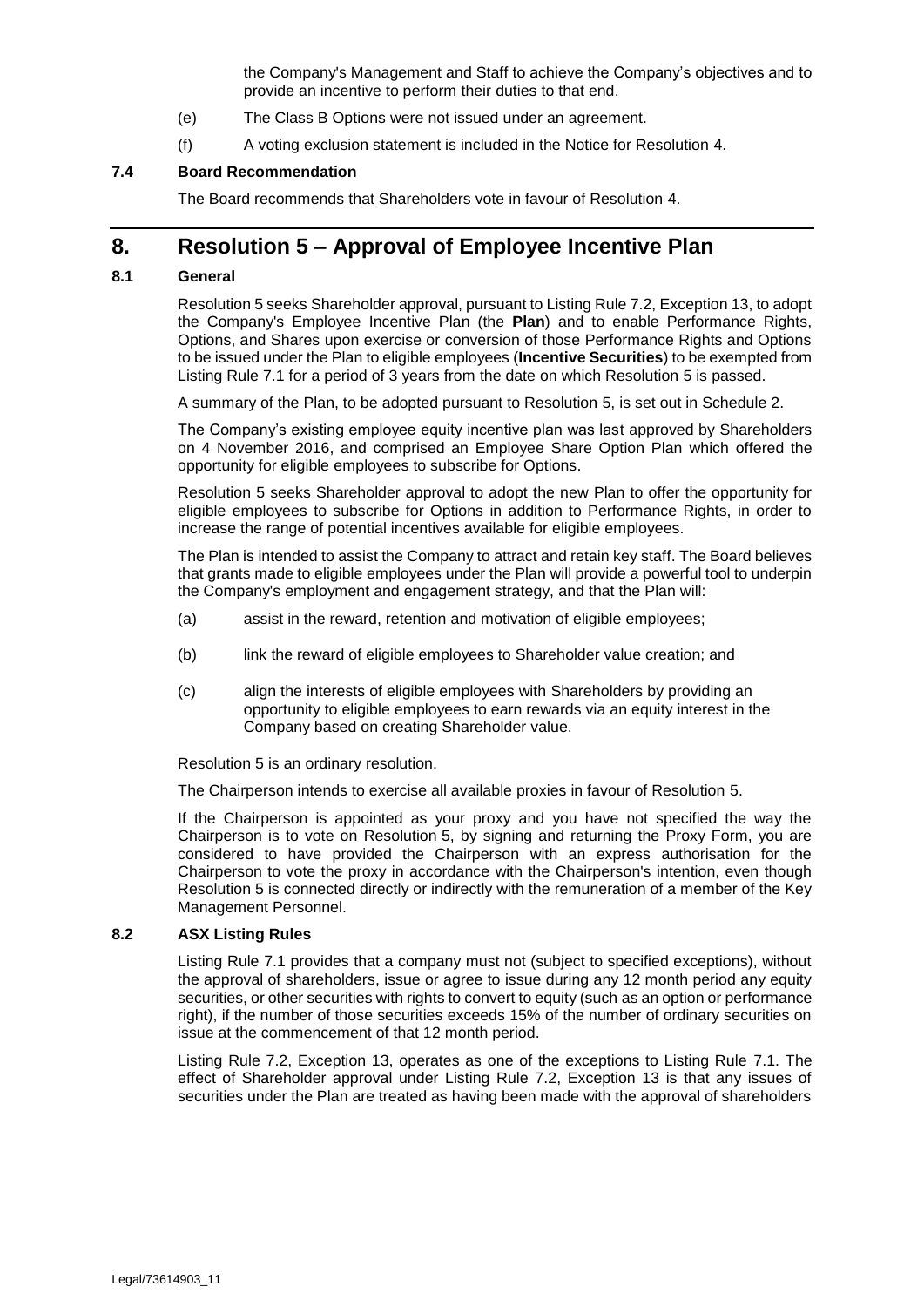for the purposes of Listing Rule 7.1. Approval under Listing Rule 7.2, Exception 13 lasts for a period of three years.

If Resolution [5](#page-3-0) is not passed, any Incentive Securities issued under the Plan will count toward the Company's 15% Placement Capacity or must otherwise be subject to Shareholder approval. This may limit the Company's ability to utilise the Plan.

#### **8.3 Specific Information Required by Listing Rule 7.2**

In accordance with the requirements of Listing Rule 7.2, Exception 13(b), the following information is provided:

- (a) a summary of the material terms of the Plan is set out in Schedule 2 and forms part of the Notice;
- (b) no Securities have been issued under the current Plan as it is a new employee incentive plan and has not been previously approved by Shareholders;
- (c) the maximum number of equity securities proposed to be issued under the Plan following Shareholder approval is 1,114,145,245 securities, which is approximately 10% of the Company's current issued capital (although the Company does not intend to use the full capacity); and
- (d) a voting exclusion statement in respect of Resolution [5](#page-3-0) has been included in the Notice.

#### **8.4 Board Recommendation**

The Board recommends that Shareholders vote in favour of Resolution [5.](#page-3-0)

### **9. Resolution [6](#page-3-1) – Approval of Issue of Incentive Options to Terry Stinson under the Employee Incentive Plan**

#### <span id="page-12-0"></span>**9.1 General**

The Company has agreed, subject to obtaining Shareholder approval, to grant a total of 100,000,000 Options exercisable at \$0.003 with an expiry date 3 years from the date of their issue to Director Mr Terry Stinson, pursuant to the Plan (**Incentive Options**).

In accordance with Listing Rule 10.14, Shareholder approval is required for the issue of Equity Securities to a Director or any associate of a Director under an employee incentive scheme. Resolution [5](#page-3-0) seeks Shareholder approval, pursuant to Listing Rule 7.2, Exception 13, to adopt the Plan.

Resolution [6](#page-3-1) is an ordinary resolution.

Resolution [6](#page-3-1) is subject to Shareholders approving Resolution [5.](#page-3-0)

The Chairperson intends to exercise all available proxies in favour of Resolution [6.](#page-3-1)

If the Chairperson is appointed as your proxy and you have not specified the way the Chairperson is to vote on Resolution [6,](#page-3-1) by signing and returning the Proxy Form, you are considered to have provided the Chairperson with an express authorisation for the Chairperson to vote the proxy in accordance with the Chairperson's intention, even though Resolution [6](#page-3-1) is connected directly or indirectly with the remuneration of a member of the Key Management Personnel.

#### **9.2 Chapter 2E of the Corporations Act**

In accordance with section 208 of the Corporations Act, to give a financial benefit to a related party, the Company must obtain Shareholder approval unless the giving of the financial benefit falls within an exception in sections 210 to 216 of the Corporations Act.

The Directors consider that Shareholder approval pursuant to Chapter 2E of the Corporations Act is not required in respect of the issue of the Incentive Options to Mr Stinson as the exception in section 211 of the Corporations Act applies. The Incentive Options are considered to be reasonable remuneration for the purposes of section 211 of the Corporations Act.

#### **9.3 Listing Rule 10.14**

Listing Rule 10.14 provides that a listed company must not permit any of the following persons to acquire equity securities under an employee incentive scheme:

(a) a director of the entity;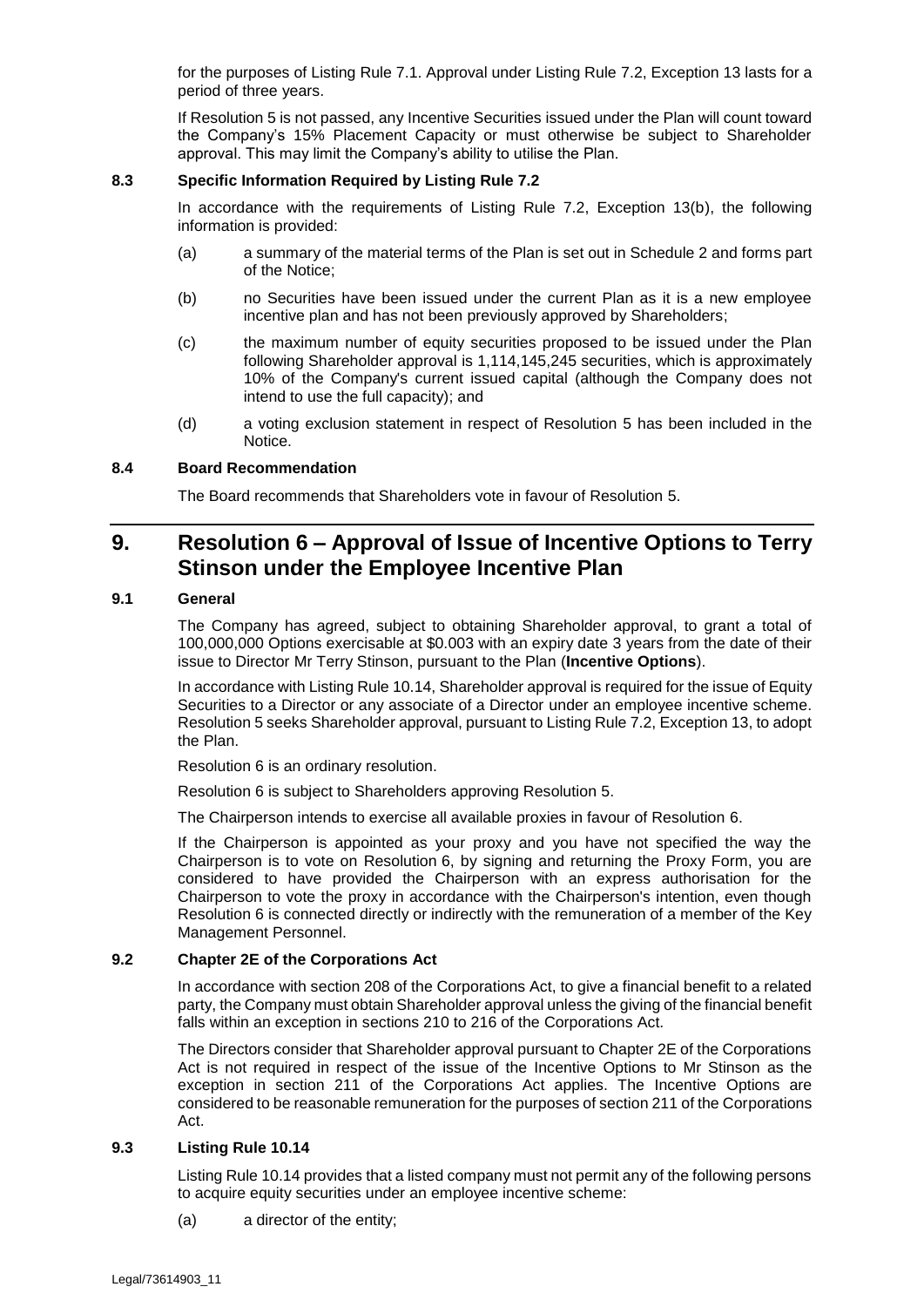- (b) an associate of a director of the entity; or
- (c) a person whose relationship with the company or a person referred to in Listing Rule 10.14.1 or 10.14.2 is such that, in ASX's opinion, the acquisition should be approved by its shareholders,

unless it obtains the approval of its shareholders.

The proposed issue of Incentive Options requires approval by shareholders under Listing Rule 10.14 as Mr Stinson is a Director of the Company.

If Resolution [6](#page-3-1) is passed, the Company will be able to proceed with the proposed issue of the Incentive Options to Mr Stinson providing him with incentives linked to the performance of the Company.

If Resolution [6](#page-3-1) is not passed, the Company will not be able to proceed with the proposed issue of the Incentive Options and may need to consider other methods (such as cash payments) to remunerate and incentivise Mr Stinson.

Pursuant to Listing Rule 7.2 exception 14, as Shareholder approval is being sought under Listing Rule 10.14, Shareholder approval under Listing Rule 7.1 is not required.

#### **9.4 Specific Information Required by Listing Rule 10.15**

In accordance with the requirements of Listing Rule 10.15, the following information is provided:

- (a) Mr Terry Stinson (and/or his nominee) is the proposed recipient of the Incentive Options;
- (b) Mr Stinson is a Director of the Company and therefore falls under Listing Rule 10.14.1;
- (c) the maximum number of Incentive Options to be issued to Mr Stinson is 100,000,000;
- (d) the current total remuneration package from the Company to Mr Stinson is \$60,000 plus statutory superannuation;
- (e) no Securities have previously been issued to Mr Stinson under the Plan;
- (f) the Incentive Options are exercisable at \$0.003 each on or before 3 years from the date of their issue and the terms and conditions of the Incentive Options are detailed in Schedule 3;
- (g) the offer of Incentive Options to Mr Stinson forms part of the Company's Plan to encourage Mr Stinson to achieve the Company's objectives and to provide an incentive to perform his duties to that end. The issue of Incentive Options is preferred, rather than the issue of other securities such as shares as it is less dilutive to shareholders, provides a form of incentive to the recipient and provides certain tax advantages to the recipient. The total parcel of Incentive Options proposed to be issued to Mr Stinson has a value of \$40,000. Please refer to Section [9.5](#page-14-0) below for the Company's valuation of the Incentive Options using the Black Scholes valuation model;
- (h) the Incentive Options will be issued as soon as practicable after the Meeting, and in any event, no later than 3 years after the date of the Meeting;
- (i) the Incentive Options will be granted for nil cash consideration;
- (j) a summary of the material terms of the Plan is set out in Schedule 2;
- (k) no loan is being offered in relation to the issue of the Incentive Options;
- (l) details of any Incentive Securities issued under the Plan will be published in the Company's annual report along with a statement that approval for the issue was obtained under Listing Rule 10.14 and any additional persons covered by Listing Rule 10.14 who become entitled to participate in an issue of Incentive Securities under the Plan after the resolution is approved at the Meeting and who were not named in the Notice will not participate until approval is obtained under Listing Rule 10.14; and
- (m) a voting exclusion statement is included in the Notice.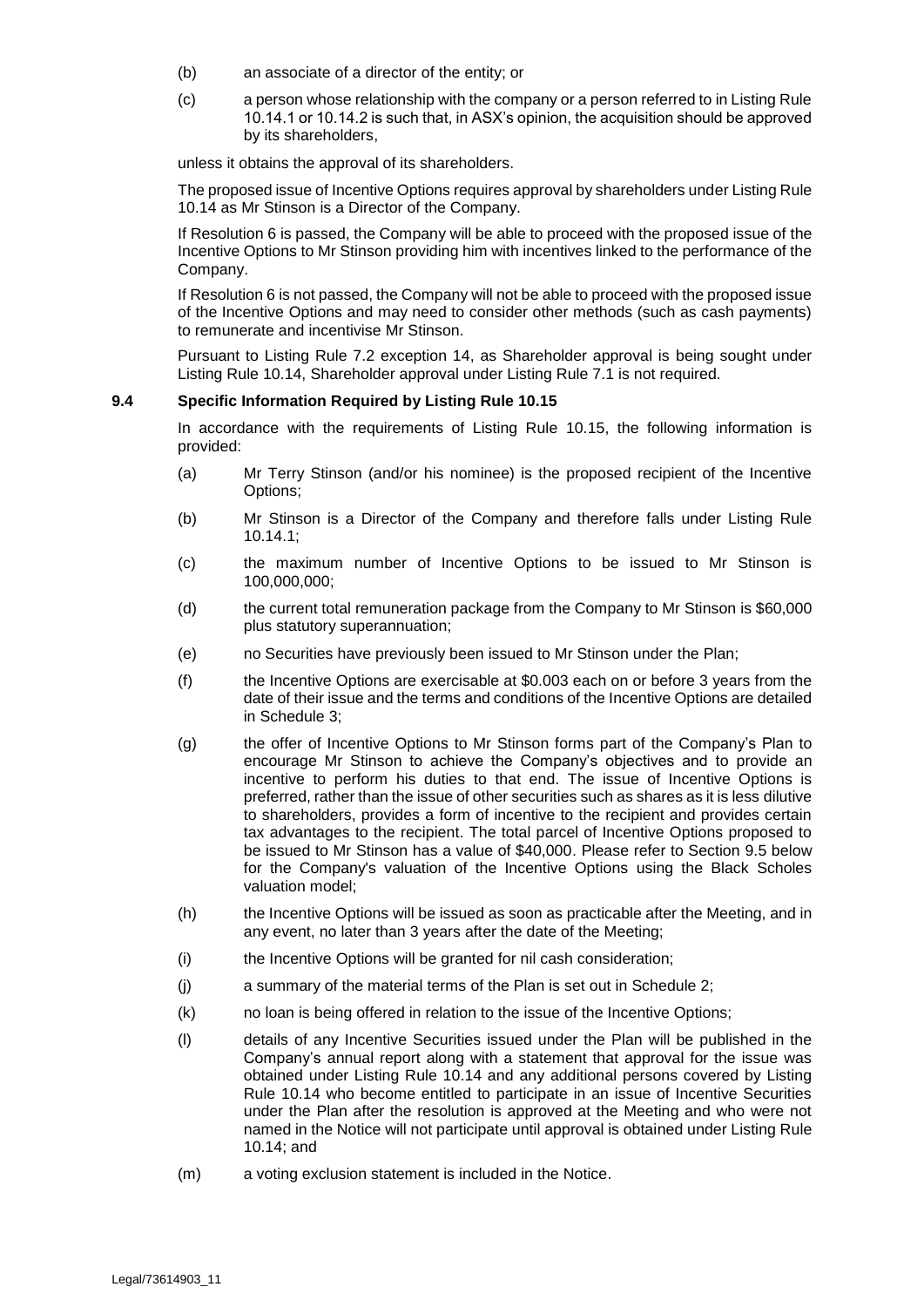#### <span id="page-14-0"></span>**9.5 Valuation of Incentive Options**

The Company has valued the Incentive Options to be issued by reference to the Black Scholes valuation model.

The following assumptions have been made regarding the inputs required for the model:

|                               | <b>Input</b> | <b>Note</b> |
|-------------------------------|--------------|-------------|
| Number of Incentive Options   | 100,000,000  |             |
| Underlying share spot price   | \$0.001      |             |
| <b>Exercise Price</b>         | \$0.003      | 2           |
| Dividend rate                 | Nil          | 3           |
| Risk free rate                | 1.23         | 4           |
| Volatility                    | 100          | 5           |
| Life of the Incentive Options | 36 months    | 6           |
| Valuation                     | \$0.0004     |             |

- Note 1: The underlying share spot price used for the purpose of the valuation is based on the closing Share price of \$0.001 on 16 October 2020.
- Note 2: The exercise price is \$0.003.
- Note 3: No dividends are expected to be paid during the life of the Incentive Options.
- Note 4: The risk free rate is based on the Commonwealth Government 10 year Treasury bond yield of 1.23% at 16 October 2020.
- Note 5: The volatility was calculated from the Company's historical trading volatility over the last 12 months and is 100%.
- Note 6: The life of the Incentive Options has been assumed to be 36 months expiring 3 years following the date of issue, the final date for exercise of the Incentive Options.
- Note 7: The total parcel of Incentive Options proposed to be issued to Mr Stinson has a value of \$40,000.

#### **9.6 Board Recommendation**

The Board (excluding Mr Stinson) recommends that Shareholders vote in favour of Resolution [6.](#page-3-1)

### **10. Resolution [7](#page-4-0) – Approval of 10% Placement Capacity**

#### <span id="page-14-1"></span>**10.1 General**

Broadly speaking, and subject to a number of exceptions, Listing Rule 7.1 limits the amount of Equity Securities that a listed company can issue without the approval of its shareholders over any 12 month period to 15% of the fully paid ordinary securities it had on issue at the start of that period.

Listing Rule 7.1A enables eligible entities to issue Equity Securities up to 10% of its issued share capital through placements over a 12-month period after the annual general meeting (**10% Placement Facility**). The 10% Placement Facility is in addition to the Company's 15% placement capacity under Listing Rule 7.1.

An eligible entity for the purposes of Listing Rule 7.1A is an entity that is not included in the S&P/ASX 300 Index and has a market capitalisation of \$300 million or less. The Company is an eligible entity.

The Company is seeking Shareholder approval by way of a special resolution to have the ability to issue Equity Securities under the 10% Placement Facility. The number of Equity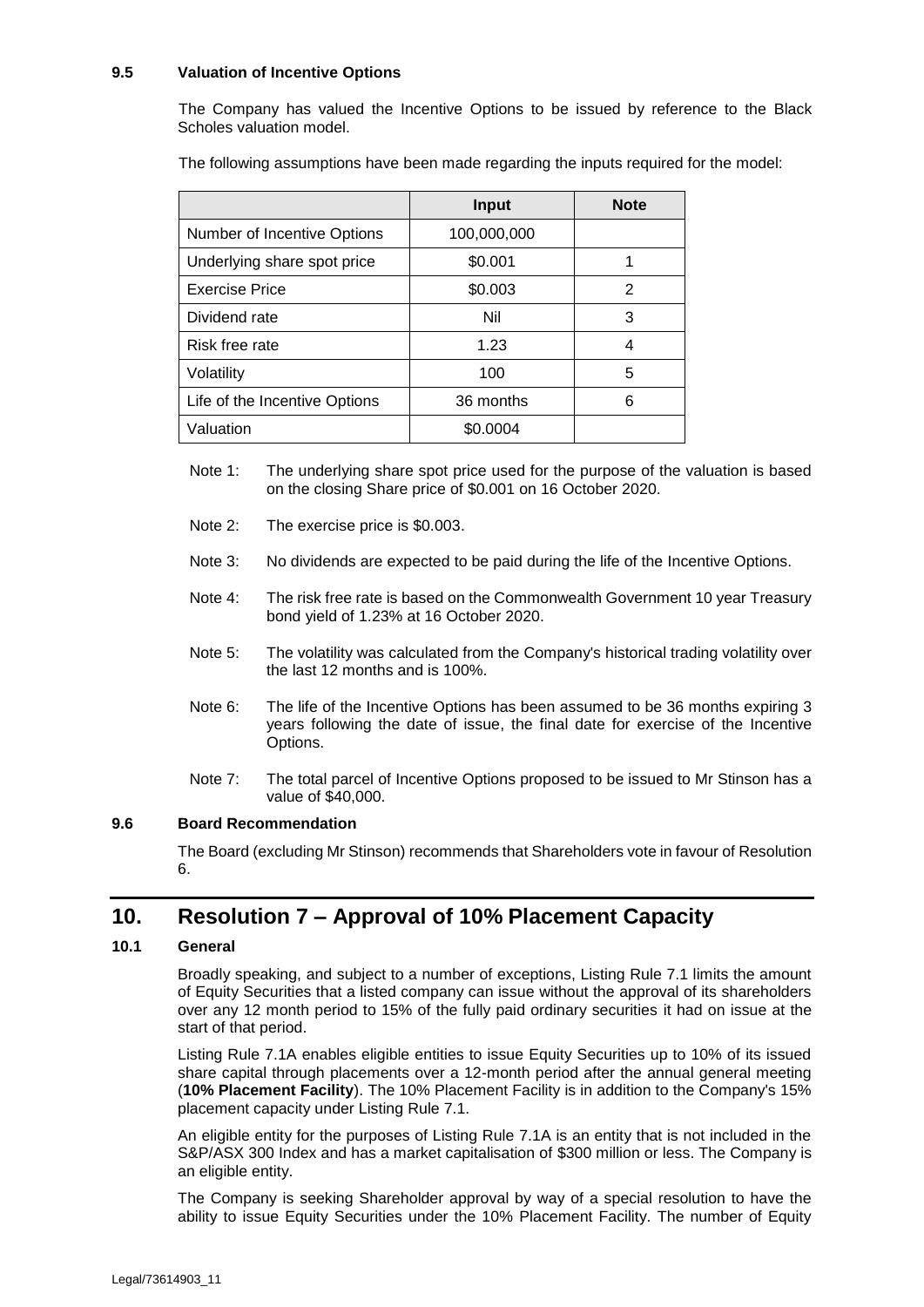Securities to be issued under the 10% Placement Facility will be determined in accordance with the formula prescribed in Listing Rule 7.1A.

If Resolution [7](#page-4-0) is passed, the effect will be that the Company will be able to issue Equity Securities under the 10% Placement Facility in addition to the Company's 15% placement capacity under Listing Rule 7.1.

If Resolution [7](#page-4-0) is not passed, the effect will be that the Company will not be able to issue any Equity Securities under the 10% Placement Facility and will have to rely upon its 15% placement capacity under Listing Rule 7.1 for the issue of Equity Securities.

Resolution [7](#page-4-0) is a special resolution and therefore requires approval of 75% of the votes cast by Shareholders present and eligible to vote (in person, by proxy, by attorney or, in the case of a corporate Shareholder, by a corporate representative).

The Chairperson intends to exercise all available proxies in favour of Resolution [7.](#page-4-0)

### <span id="page-15-0"></span>**10.2 Listing Rule 7.1A**

#### (a) **Shareholder approval**

The ability to issue Equity Securities under the 10% Placement Facility is subject to Shareholder approval by way of a special resolution at an annual general meeting.

#### (b) **Equity Securities**

Any Equity Securities issued under the 10% Placement Facility must be in the same class as an existing quoted class of Equity Securities of the company.

The Company, as at the date of the Notice, has on issue one quoted class of Equity Securities, being Shares.

#### <span id="page-15-1"></span>(c) **Formula for calculating 10% Placement Facility**

Listing Rule 7.1A.2 provides that eligible entities that have obtained Shareholder approval at an annual general meeting may issue or agree to issue, during the 12 month period after the date of the annual general meeting, a number of Equity Securities calculated in accordance with the following formula:

#### $(A \times D) - E$

- **A** is the number of shares on issue 12 months before the date of issue or agreement:
	- (i) plus the number of fully paid ordinary securities issued in the 12 months under an exception in Listing Rule 7.2 (other than exception 9, 16 or 17),
	- (ii) plus the number of fully paid ordinary securities issued in the 12 months on the conversion of convertible securities within rule 7.2 (exception 9) where:
		- (A) the convertible securities were issued or agreed to be issued before the commencement of the 12 months; or
		- (B) the issue of, or agreement to issue, the convertible securities was approved, or taken under these Listing Rules to have been approved, under Listing Rule 7.1 or Listing Rule 7.4,
	- (iii) plus the number of fully paid ordinary securities in the 12 months under an agreement to issue securities within Listing Rule 7.2 (exception 16) where:
		- (A) the agreement was entered into before the commencement of the relevant period; or
		- (B) the agreement or issue was approved or taken under these rules to have been approved under Listing Rule 7.1 or Listing Rule 7.4,
	- (iv) plus the number of any other fully paid ordinary securities issued in the 12 months with approval under Listing Rule 7.1 or Listing Rule 7.4 (noting that this may include fully paid ordinary securities issued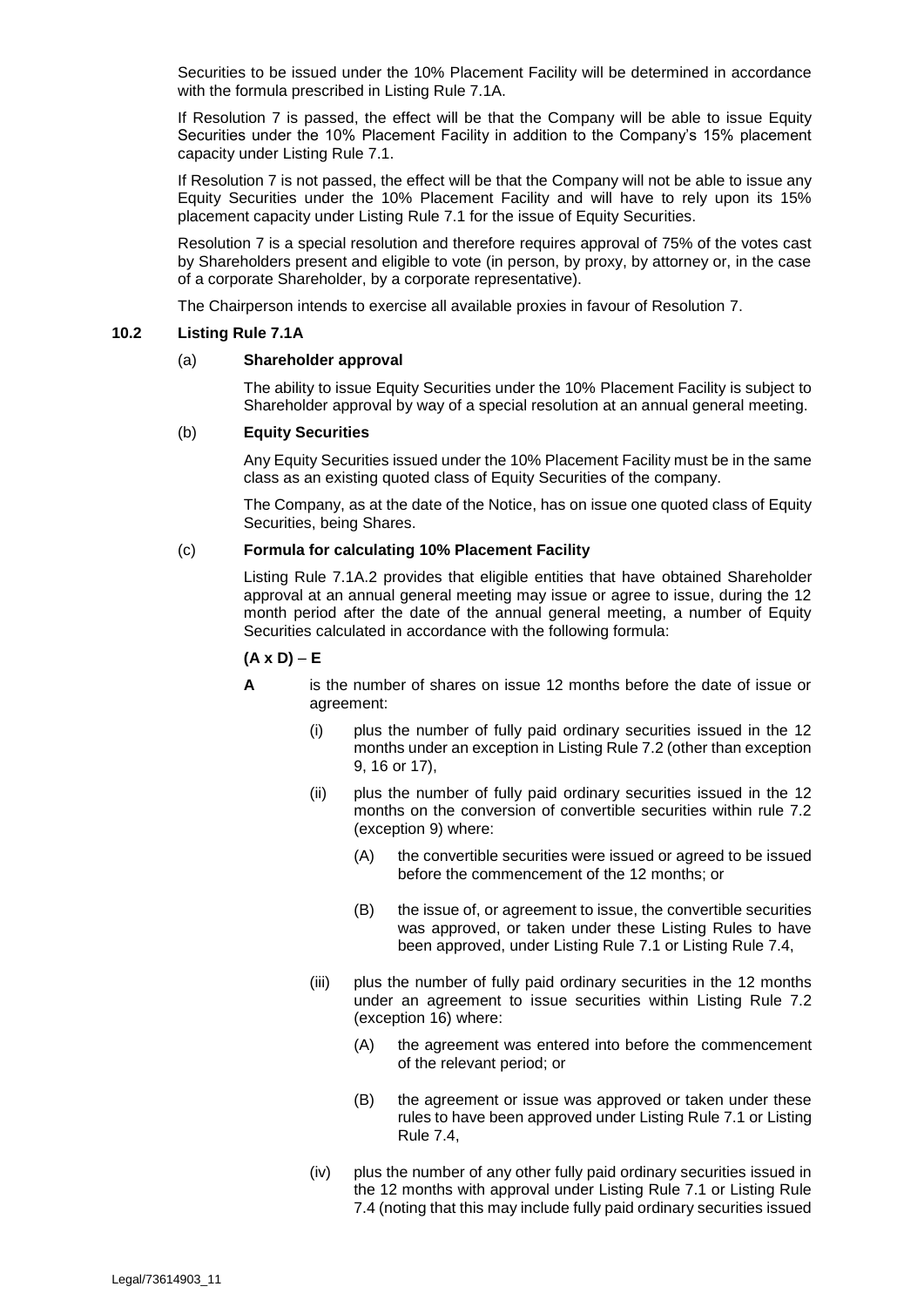in the 12 months under an agreement to issue securities within Listing Rule 7.2 (exception 17) where the issue is subsequently approved under Listing Rule 7.1),

- (v) plus the number of partly paid ordinary securities that became fully paid in the 12 months;
- (vi) less the number of fully paid ordinary securities cancelled in the 12 months.

Note that A is has the same meaning in Listing Rule 7.1 when calculating an entity's 15% placement capacity.

- **D** is 10%.
- **E** is the number of Equity Securities issued or agreed to be issued under Listing Rule 7.1A.2 in the 12 months where the issue or agreement to issue has not been subsequently approved by Shareholders under Listing Rule 7.4.

#### (d) **Listing Rule 7.1 and Listing Rule 7.1A**

The ability of an entity to issue Equity Securities under Listing Rule 7.1A is in addition to the entity's 15% placement capacity under Listing Rule 7.1.

At the date of the Notice, the Company has on issue 11,141,452,450 Shares and therefore has a capacity to issue:

- (i) 1,671,217,868 Equity Securities under Listing Rule 7.1; and
- (ii) subject to Shareholder approval being sought under Resolution [7,](#page-4-0) 1,114,145,245 Equity Securities under Listing Rule 7.1A.

The actual number of Equity Securities that the Company will have capacity to issue under Listing Rule 7.1A will be calculated at the date of issue of the Equity Securities in accordance with the formula prescribed in Listing Rule 7.1A.2 (refer to Section  $10.2(c)$  $10.2(c)$ ).

#### (e) **Minimum Issue Price**

Equity Securities issued under Listing Rule 7.1A must be issued for cash consideration and the issue price of Equity Securities must be not less than 75% of the VWAP of Equity Securities in the same class calculated over the 15 trading days immediately before:

- (i) the date on which the price at which the Equity Securities are to be issued is agreed by the Company and the recipient of the Equity Securities; or
- (ii) if the Equity Securities are not issued within 10 trading days of the date in paragraph (i) above, the date on which the Equity Securities are issued.

#### <span id="page-16-0"></span>(f) **10% Placement Period**

- (i) Shareholder approval of the 10% Placement Facility under Listing Rule 7.1A is valid from the date of the annual general meeting at which the approval is obtained and expires on the first to occur of the following:
	- (A) The date that is 12 months after the date of the annual general meeting at which the approval is obtained.
	- (B) The time and date of the entity's next annual general meeting.
	- (C) The time and date of Shareholder approval of a transaction under Listing Rules 11.1.2 (a significant change to the nature or scale of activities) or 11.2 (disposal of main undertaking),

#### (**the 10% Placement Period**).

#### **10.3 Effect of Resolution**

The effect of Resolution [7](#page-4-0) will be to allow the Directors to issue the Equity Securities under Listing Rule 7.1A during the 10% Placement Period without using the Company's 15% placement capacity under Listing Rule 7.1.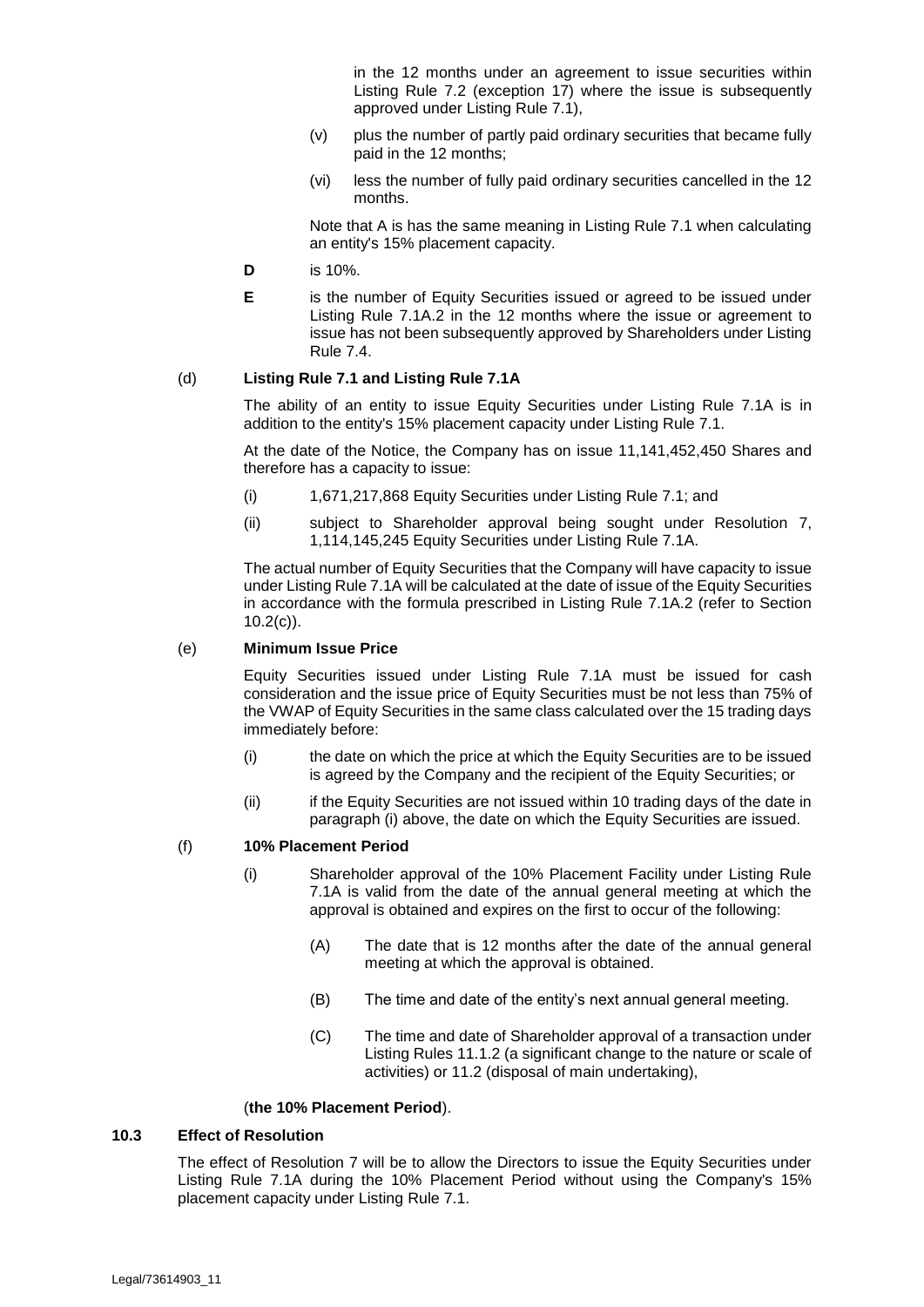#### **10.4 Specific information required by Listing Rule 7.3A**

In accordance with Listing Rule 7.3A, information is provided as follows:

- (a) Shareholder approval will be valid during the 10% Placement Period as detailed in Section [10.2](#page-15-0)[\(f\).](#page-16-0)
- (b) Equity Securities will be issued for cash consideration and at an issue price of not less than 75% of the VWAP for the Company's Equity Securities over the 15 trading days on which trades in that class were recorded immediately before:
	- (i) the date on which the price at which the Equity Securities are to be issued is agreed; or
	- (ii) if the Equity Securities are not issued within 10 trading days of the date in paragraph (i) above, the date on which the Equity Securities are issued.
- (c) If Resolution [7](#page-4-0) is approved by Shareholders and the Company issues Equity Securities under the 10% Placement Facility, the existing Shareholders' voting power in the Company will be diluted as shown in the below table. There is a risk that:
	- (i) the market price for the Company's Equity Securities may be significantly lower on the date of the issue of the Equity Securities than on the date of the Meeting; and
	- (ii) the Equity Securities may be issued at a price that is at a discount to the market price for the Company's Equity Securities on the issue date or the Equity Securities are issued as part of consideration for the acquisition of a new asset,

which may have an effect on the amount of funds raised by the issue of the Equity Securities.

- (d) The below table shows the dilution of existing Shareholders on the basis of the current market price of Shares and the current number of ordinary securities for variable 'A' calculated in accordance with the formula in Listing Rule 7.1A(2) as at the date of the Notice.
- (e) The table also shows:
	- (i) two examples where variable 'A' has increased, by 50% and 100%. Variable 'A' is based on the number of ordinary securities the Company has on issue. The number of ordinary securities on issue may increase as a result of issues of ordinary securities that do not require Shareholder approval (for example, a pro rata entitlements issue or scrip issued under a takeover offer) or future specific placements under Listing Rule 7.1 that are approved at a future Shareholders' meeting; and
	- (ii) two examples of where the issue price of ordinary securities has decreased by 50% and increased by 100% as against the current market price.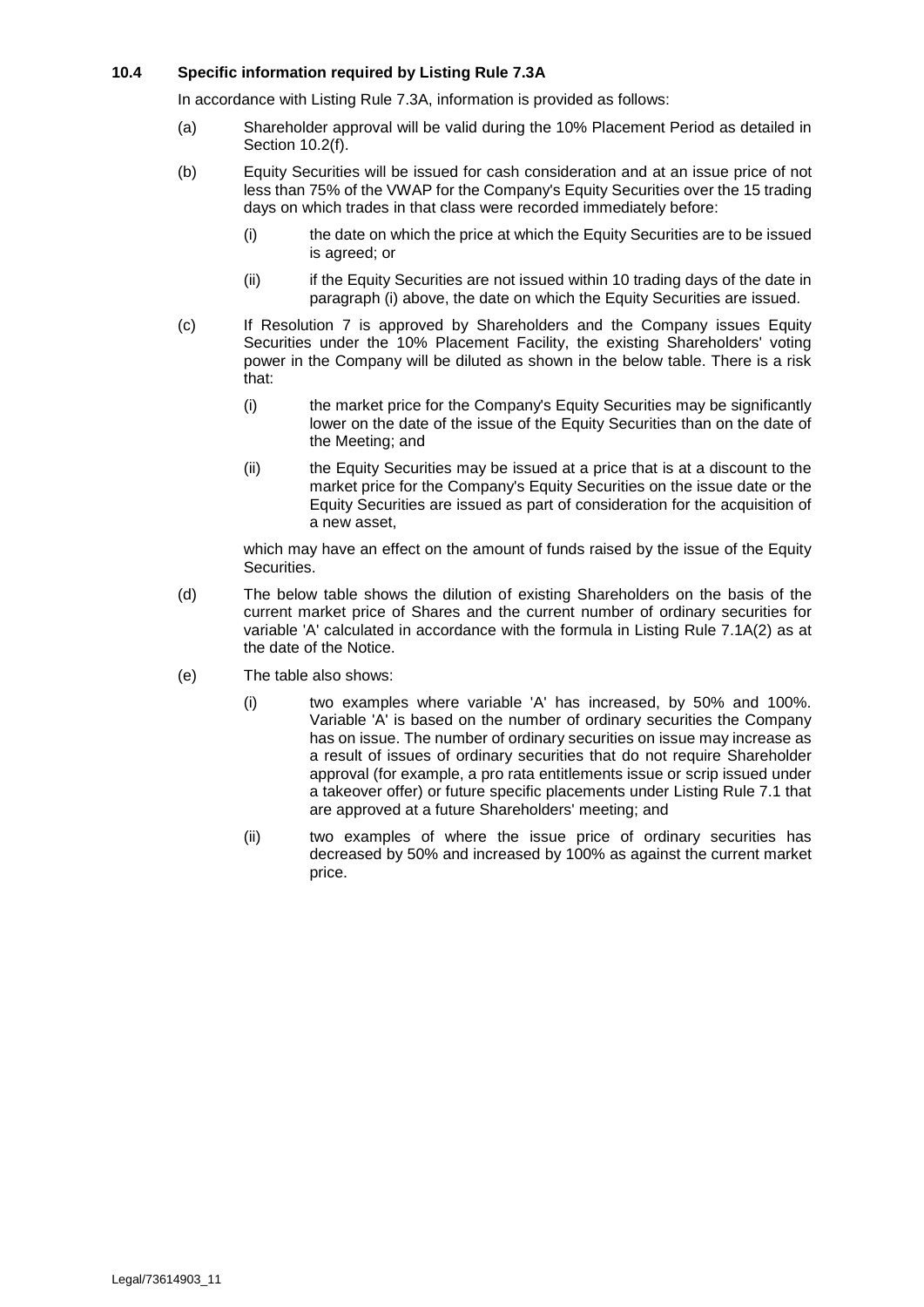|                                                                                       |                                         | <b>Dilution</b>                                      |                                        |                                                      |  |
|---------------------------------------------------------------------------------------|-----------------------------------------|------------------------------------------------------|----------------------------------------|------------------------------------------------------|--|
| Variable 'A' in<br><b>Listing Rule 7.1A.2</b>                                         |                                         | \$0.0005<br>50%<br>decrease in<br><b>Issue Price</b> | \$0.001<br><b>Issue Price</b>          | \$0.002<br>100%<br>increase in<br><b>Issue Price</b> |  |
| <b>Current Variable AVoting</b><br>(11, 141, 452, 450)<br><b>Shares)</b>              | 10%<br>Dilution                         | lShares                                              | 1,114,145,245 1,114,145,245<br>lShares | 1,114,145,245<br><b>Shares</b>                       |  |
|                                                                                       | <b>Funds</b><br>Raised                  | \$557,073                                            | \$1,114,145                            | \$2,228,290                                          |  |
| <b>50% increase in</b><br>current Variable A<br>(16, 712, 178, 675)<br><b>Shares)</b> | 10%<br><b>Voting</b><br><b>Dilution</b> | lShares                                              | lShares                                | 1,671,217,868<br><b>Shares</b>                       |  |
|                                                                                       | <b>Funds</b><br>Raised                  | \$835,609                                            | \$1,671,218                            | \$3,342,436                                          |  |
| 100% increase in<br>current Variable A<br>(22,282,904,900<br><b>Shares)</b>           | 10%<br>Voting<br>Dilution               | lShares                                              | 2,228,290,490 2,228,290,490<br>lShares | 2,228,290,490<br>Shares                              |  |
|                                                                                       | <b>Funds</b><br>Raised                  | \$1,114,145                                          | \$2,228,290                            | \$4,456,581                                          |  |

The table has been prepared on the following assumptions:

- (i) The Company issues the maximum number of Equity Securities available under the 10% Placement Facility.
- (ii) No Performance Rights or Options are exercised or converted into Shares before the date of the issue of the Equity Securities.
- (iii) The 10% voting dilution reflects the aggregate percentage dilution against the issued share capital at the time of issue. This is why the voting dilution is shown in each example as 10%.
- (iv) The table does not show an example of dilution that may be caused to a particular Shareholder by reason of placements under the 10% Placement Facility, based on that Shareholder's holding at the date of the Meeting.
- (v) The table shows only the effect of issues of Equity Securities under Listing Rule 7.1A, not under the 15% placement capacity under Listing Rule 7.1.
- (vi) The issue of Equity Securities under the 10% Placement Facility consists only of Shares. If the issue of Equity Securities includes Listed Options, it is assumed that those Listed Options are exercised into Shares for the purpose of calculating the voting dilution effect on existing Shareholders.
- (vii) The issue price is \$0.0010, being the closing price of the Shares on ASX on 16 October 2020. The Company will only issue the Equity Securities during the 10% Placement Period.
- (f) The Company may seek to issue the Equity Securities for cash consideration for CETO technology development and general working capital.
- (g) The Company will only issue the Listing Rule 7.1A Shares during the 10% Placement Period. The approval under Resolution [7](#page-4-0) will cease to be valid in the event that Shareholders approve a transaction under Listing Rule 11.1.2 (a significant change to the nature of scale of activities) or Listing Rule 11.2 (disposal of main undertaking).
- (h) The Company will comply with the disclosure obligations under Listing Rules 7.1A(4) and 3.10.3 upon issue of any Equity Securities.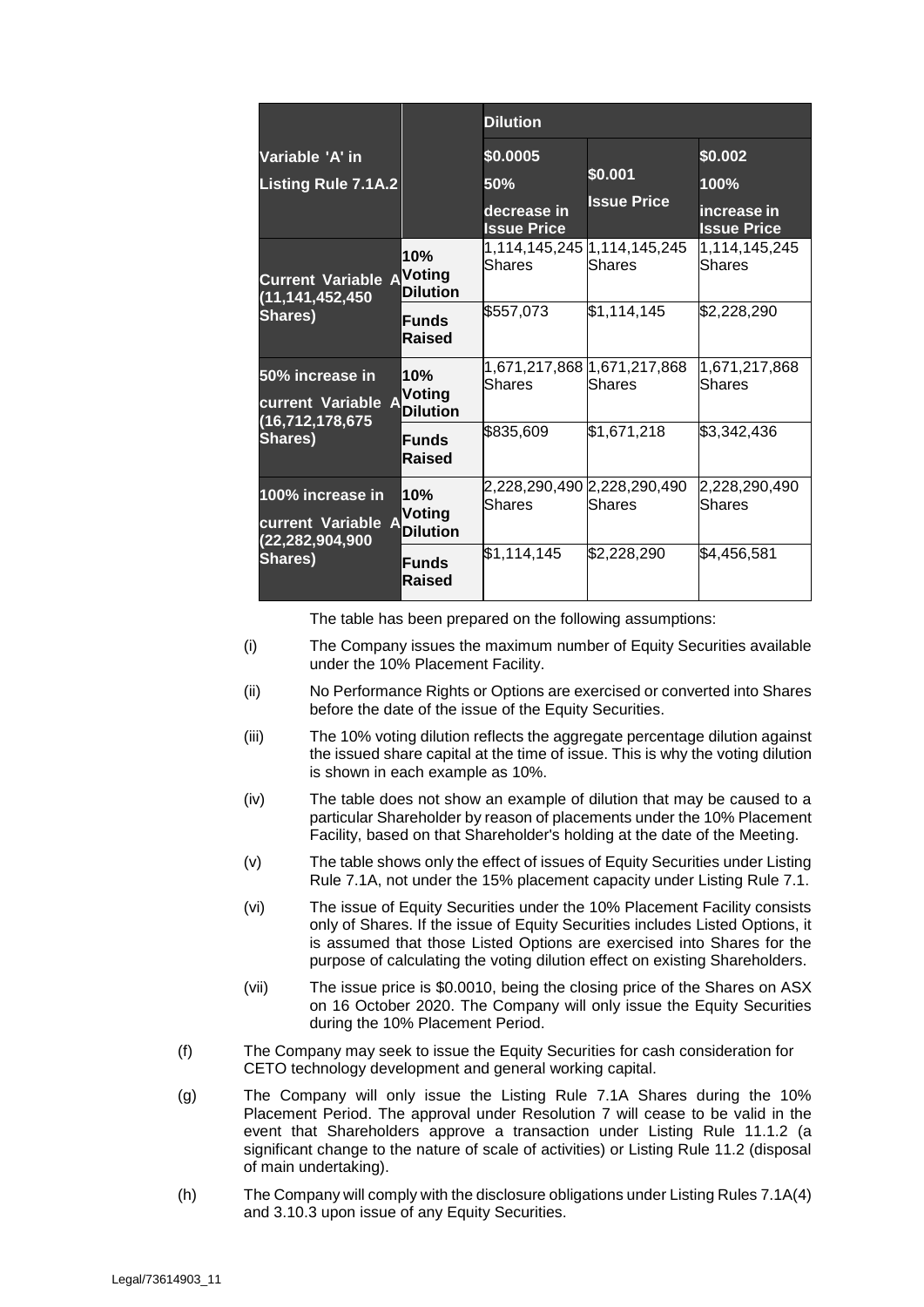- (i) The Company's allocation policy is dependent on the prevailing market conditions at the time of any proposed issue pursuant to the 10% Placement Facility. The identity of the subscribers of Equity Securities will be determined on a case-by-case basis having regard to the factors including but not limited to the following:
	- (i) the methods of raising funds that are available to the Company, including but not limited to, rights issue or other issue in which existing security holders can participate;
	- (ii) the effect of the issue of the Equity Securities on the control of the Company;
	- (iii) the financial situation and solvency of the Company; and
	- (iv) advice from corporate, financial and broking advisers (if applicable).
- (j) The subscribers under the 10% Placement Facility have not been determined as at the date of the Notice but may include existing substantial Shareholders and/or new Shareholders who are not a related party or an associate of a related party of the Company and are likely to be sophisticated and professional investors.
- (k) In the 12 months preceding the date of the Meeting, the Company has not issued any Equity Securities pursuant to Listing Rule 7.1A.2.
- (l) A voting exclusion statement is included in the Notice for Resolution [7.](#page-4-0) However as at the date of this Notice, the Company has not invited any existing Shareholder to participate in an issue of Equity Securities under ASX Listing Rule 7.1A. Therefore, no existing Shareholders will be excluded from voting on this Resolution.

#### **10.5 Board Recommendation**

The Board recommends that Shareholders vote in favour of Resolution [7.](#page-4-0)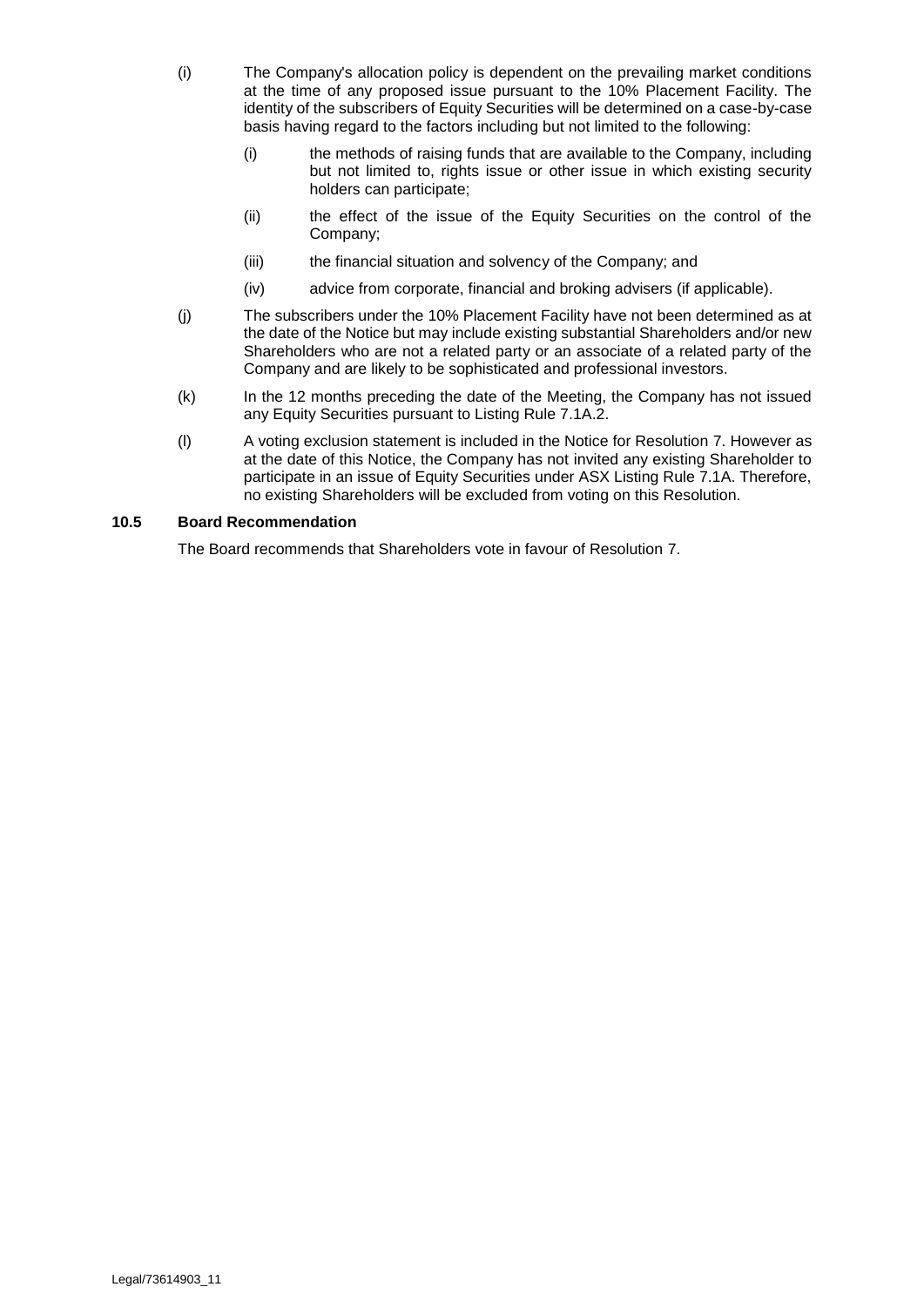### **Schedule 1 - Definitions**

In the Notice and this Explanatory Memorandum, words importing the singular include the plural and vice versa.

**\$** means Australian Dollars.

**10% Placement Facility** has the meaning given in Section [10.1.](#page-14-1)

**Annual Report** means the Directors' Report, the Financial Report and the Auditor's Report in respect to the financial year ended 30 June 2020.

**Article** means an article in the Constitution.

**ASX** means the ASX Limited ABN 98 008 624 691 and where the context permits the Australian Securities Exchange operated by ASX Limited.

**Auditor** means HLB Mann Judd.

**Auditor's Report** means the Auditor's report on the Financial Report.

**Board** means the board of Directors of the Company.

**Chairperson** means the person appointed to chair the Meeting convened by the Notice.

**Class A Options** has the meaning given in Section [6.1.](#page-9-0)

**Class B Options** has the meaning given in Section [7.1.](#page-10-0)

**Closely Related Party** means:

- (a) a spouse or child of the member; or
- (b) has the meaning given in section 9 of the Corporations Act.

**Company** means Carnegie Clean Energy Limited ACN 009 237 736.

**Constitution** means the constitution of the Company, as amended from time to time.

**Corporations Act** means the *Corporations Act 2001* (Cth).

**Director** means a director of the Company.

**Directors' Report** means the annual directors' report prepared under chapter 2M of the Corporations Act for the Company and its controlled entities.

**Equity Securities** has the meaning given in the Listing Rules.

**Explanatory Memorandum** means this explanatory memorandum which forms part of the Notice.

**Financial Report** means the annual financial report prepared under chapter 2M of the Corporations Act of the Company and its controlled entities.

**Incentive Securities** has the meaning given in Section [8.1.](#page-11-0)

**Incentive Options** has the meaning given in Section [9.1.](#page-12-0)

**Key Management Personnel** means persons having authority and responsibility for planning, directing and controlling the activities of the Company, directly or indirectly, including any Director (whether executive or otherwise) of the Company.

**Listing Rules** means the listing rules of ASX.

**Management and Staff** has the meaning given in Section [7.1.](#page-10-0)

**Meeting** has the meaning given to that term in the introductory paragraph of the Notice.

**Notice** means the notice of the Meeting and includes the agenda, Explanatory Memorandum and the Proxy Form.

**Option** means any option to acquire a Share, subject to the terms and conditions in Schedule 3.

**Optionholder** means the holder of an Option.

**Performance Right** means a performance right which upon satisfaction of criteria and/or vesting conditions confers an entitlement to be provided with one Share.

**Plan** has the meaning given in Section [8.1.](#page-11-0)

**Proxy Form** means the proxy form attached to the Notice.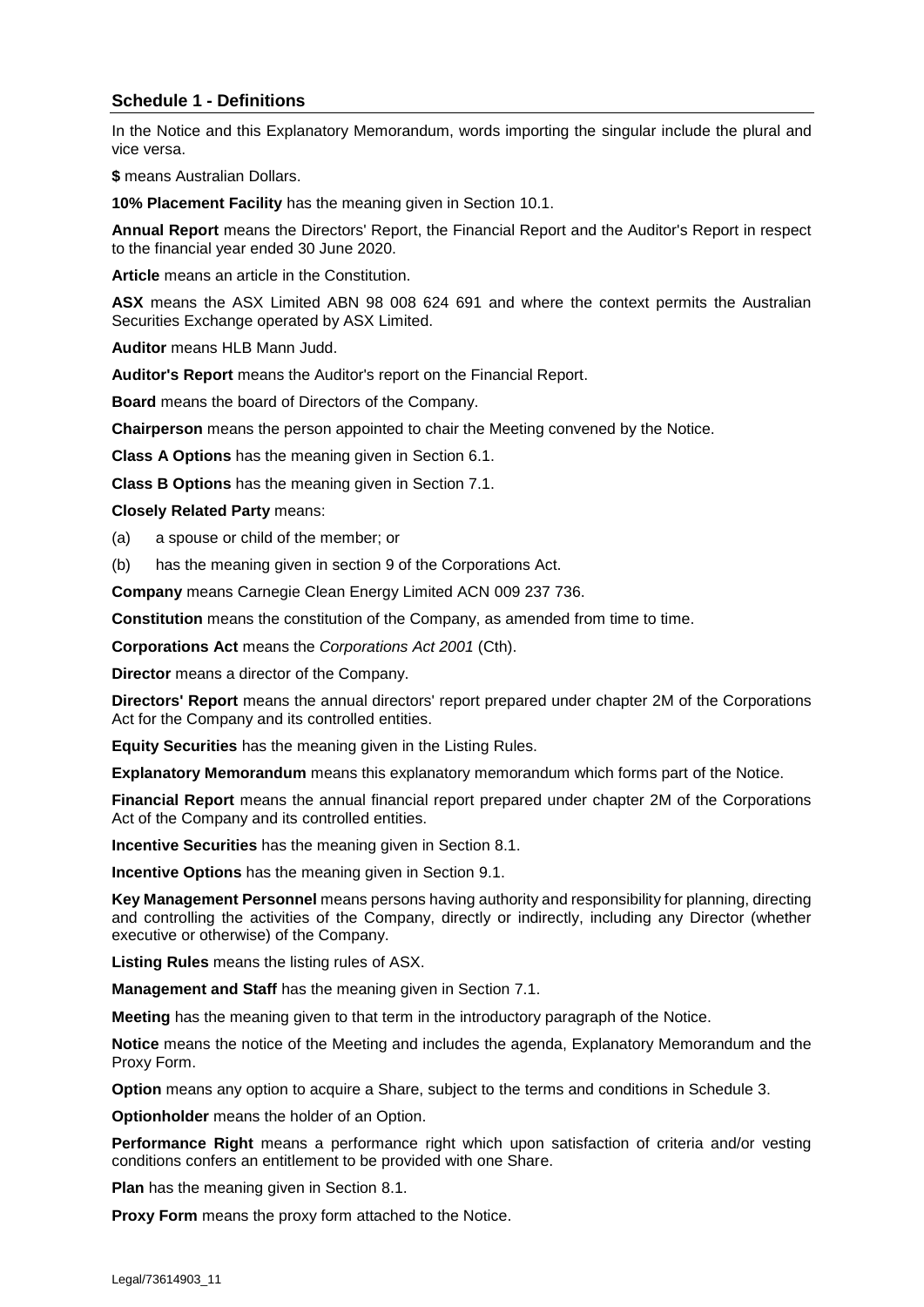**Remuneration Report** means the remuneration report of the Company contained in the Directors' Report.

**Resolution** means a resolution proposed pursuant to the Notice.

**Schedule** means a schedule to this Explanatory Memorandum.

**Section** means a section of this Explanatory Memorandum.

**Share** means a fully paid ordinary share in the capital of the Company.

**Share Registry** means Automic Registry Services.

**Shareholder** means a registered holder of a Share.

**Strike** has the meaning given in Section [4.](#page-8-0)

**WST** means Australian Western Standard Time, being the time in Perth, Western Australia.

**VWAP** means volume weighted average price.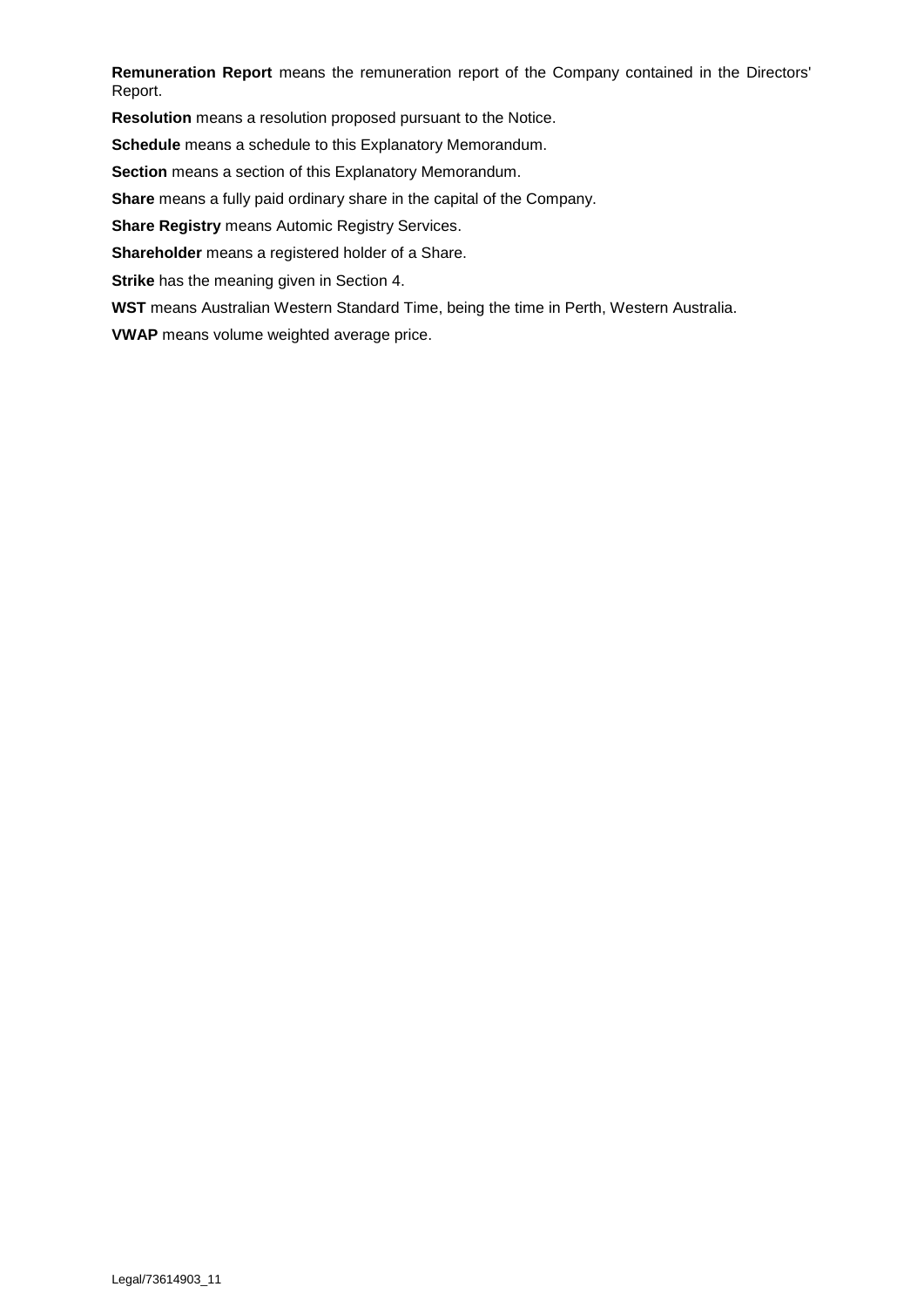### **Schedule 2 – Summary of Terms of Employee Incentive Plan**

The terms of the Employee Incentive Plan (**Plan**) are summarised below. A copy of the Plan can be obtained by contacting the Company. Terms not defined in the Notice have the meaning given in the Plan.

**Eligible Employees:** The eligible participants under the Plan are Directors (excluding non-executive Directors) and Employees who are declared by the Board in its sole and absolute discretion to be eligible to receive grants of Options or Performance Rights under the Plan; or any other person who is declared by the Board in its sole and absolute discretion to be eligible to receive grants of Options or Performance Rights under the Plan. For the purposes of the Plan, "Employee" means an employee or other consultant or contractor of the Company, or any member of the Group.

In accordance with the Listing Rules, prior Shareholder approval will be required before any Director or related party of the Company can participate in the Plan and be granted Shares, Options or Performance Rights.

**Limits on Entitlement:** An Offer of Options or Performance Rights may only be made under the Plan if the number of Shares that may be acquired on exercise of the Options or Performance Rights when aggregated with the number of Shares issuable if each outstanding Option and Performance Rights were exercised and the number of Shares issued pursuant to the Plan or any other Group employee incentive scheme during the previous 3 years does not exceed 10% of the total number of Shares on issue at the time of the proposed issue.

The maximum allocation and allocated pool may be increased by Board resolution, provided such an increase complies with the Listing Rules.

**Individual Limits:** The Plan does not set out a maximum number of Shares that may be made issuable to any one person or company.

**Offer and Conditions:** An Offer must be set out in an Offer Letter delivered to an Eligible Employee. The Offer Letter may specify (as determined by the Board):

- (a) the number of Options or Performance Rights;
- (b) the conditions on the Offer (Offer Conditions);
- (c) the Grant Date;
- (d) the Fee (if any);
- (e) the Performance Criteria (if any);
- (f) the Vesting Conditions (if any);
- (g) the Exercise Price (if any);
- (h) the Exercise Period (if applicable);
- (i) the Performance Period (if applicable); and
- (j) the Expiry Date and Term (if applicable).

**Consideration Payable:** Options and Performance Rights will be issued for nil consideration.

**Cashless Exercise:** Under the Plan, a Participant may elect to pay the exercise price for each Option by setting off the total exercise price against the number of Shares which they are entitled to receive upon exercise (**Cashless Exercise Facility**). By using the Cashless Exercise Facility, the holder will receive Shares to the value of the surplus after the exercise price has been set off.

**Lapse of Options and Performance Rights:** Subject to the Board's discretion, Options and Performance Rights shall automatically be cancelled for no consideration where:

- (a) the Participant ceases to hold employment or office with the Company or Group member (except where the Participant is a Good Leaver);
- (b) the Participant is determined to have engaged in Fraudulent or Dishonest Conduct (described below);
- (c) the applicable Performance Criteria and/or Vesting Conditions are not achieved by the relevant time;
- (d) the Board determines, in its reasonable opinion, that the applicable Performance Criteria and/or Vesting Conditions have not been met or cannot be met within the relevant time;
- (e) the Expiry Date has passed;
- $(f)$  the Board determines that the Participant has brought the Group into disrepute or acted contrary to the interest of the Company or Group;
- (g) the Participant has elected to surrender the Performance Rights or Options; and
- (h) the Offer Letter provides for the cancellation of the Performance Rights or Options in any other circumstances.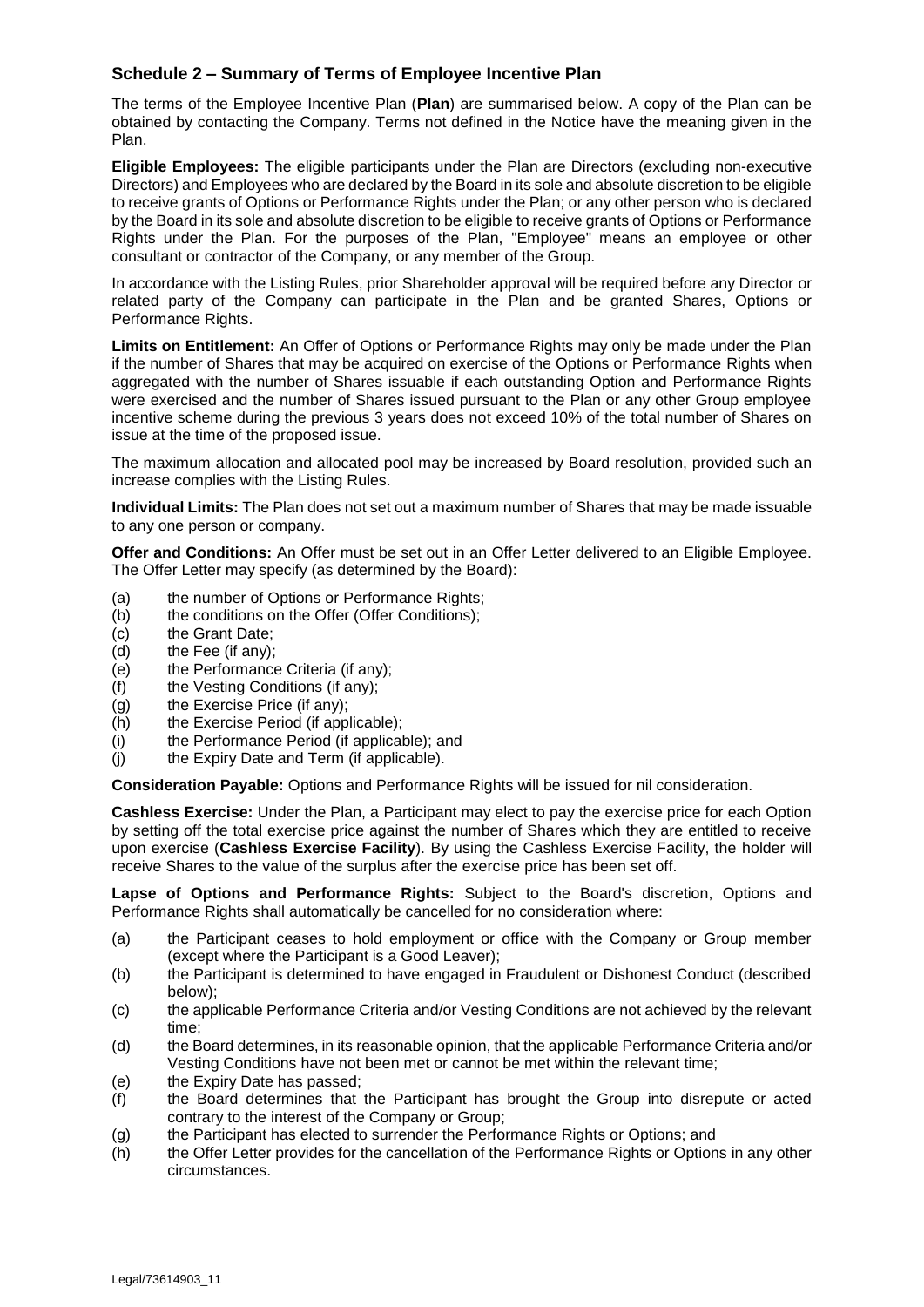**Good Leaver:** A Good Leaver is a Participant who ceases employment or office with the Company or a Group Member and is determined by the Board to be a Good Leaver. Where a Participant who holds Employee Incentives becomes a Good Leaver:

- (a) all vested Options which have not been exercised will continue in force and remain exercisable for 90 days after the date the Participant becomes a Good Leaver, unless the Board determines otherwise in its sole and absolute discretion, after which the Employee Incentives will lapse; and
- (b) the Board may in its discretion permit unvested Employee Incentives held by the Good Leaver to vest, amend the vesting criteria applicable to the Employee Incentives, including Performance Criteria and/or Vesting Conditions or determine that the unvested Employee Incentives lapse.

**Bad Leaver:** Where a Participant who holds Employee Incentives becomes a Bad Leaver all vested and unvested Employee Incentives will lapse. Where a Participant who holds Employee Incentives becomes a Bad Leaver the Board may determine to exercise the right to buy back any Shares issued upon exercise of an Option or conversion of a Performance Rights.

A Bad Leaver is a Participant who, unless the Board determines otherwise, ceases employment or office with the Company or a Group member (which includes for any of the circumstances amount to Fraudulent or Dishonest Conduct (described below).

**Fraudulent or Dishonest Conduct:** Where, in the opinion of the Board, a Participant or former Participant (which may include a Good Leaver) has engaged in Fraudulent or Dishonest Conduct the Board may deem all Employee Incentives held by the Participant or former Participant to be automatically be forfeited. Fraudulent or Dishonest Conduct means a Participant or former Participant:

- (a) acts fraudulently or dishonestly;
- (b) wilfully breaches his or her duties to the Company or any member of the Group; or
- (c) has, by any act or omission, in the opinion of the Board (determined in its absolute discretion): (i) brought the Company, the Group, its business or reputation into disrepute; or
	- (ii) is contrary to the interest of the Company or the Group.
- (d) commits any material breach of the provisions of any employment contract entered into by the Participant with any member of the Group;
- (e) commits any material breach of any of the policies of the Group or procedures or any laws, rules or regulations applicable to the Company or Group;
- (f) is subject to allegations, has been accused of, charged with or convicted of fraudulent or dishonest conduct in the performance of the Participant's (or former Participant's) duties, which in the reasonable opinion of the relevant directors of the Group effects the Participant's suitability for employment with that member of the Group, or brings the Participant or the relevant member of the Group into disrepute or is contrary to the interests of the Company or the Group;
- (g) is subject to allegations, has been accused of, charged with or convicted of any criminal offence which involves fraud or dishonesty or any other criminal offence which Board determines (in its absolute discretion) is of a serious nature;
- (h) has committed any wrongful or negligent act or omission which has caused any member of the Group substantial liability;
- (i) has become disqualified from managing corporations in accordance with Part 2D.6 of the Corporations Act or has committed any act that, pursuant to the Corporations Act, may result in the Participant being banned from managing a corporation; or
- (j) has committed serious or gross misconduct, wilful disobedience or any other conduct justifying termination of employment without notice.
- (k) has wilfully or negligently failed to perform their duties under any employment contract entered into by the Participant with any member of the Group;
- (l) has engaged in a transaction which involves a conflict of interest to their employment with the Company resulting in the Participant or former Participant obtaining a personal benefit;
- (m) accepts a position to work with a competitor of the Company or Group;
- (n) acting in such a manner that could be seen as being inconsistent with the culture and values of the Company or the Group; or
- (o) any other act that the Board determines in its absolute discretion to constitute fraudulent or dishonest by the Participant or former Participant.

**Change of Control:** All granted Performance Rights which have not yet vested or lapsed shall automatically and immediately vest (regardless of whether any Performance Criteria or Vesting Conditions have been satisfied) and a Participant may exercise any or all of their Options (regardless of whether the Vesting Conditions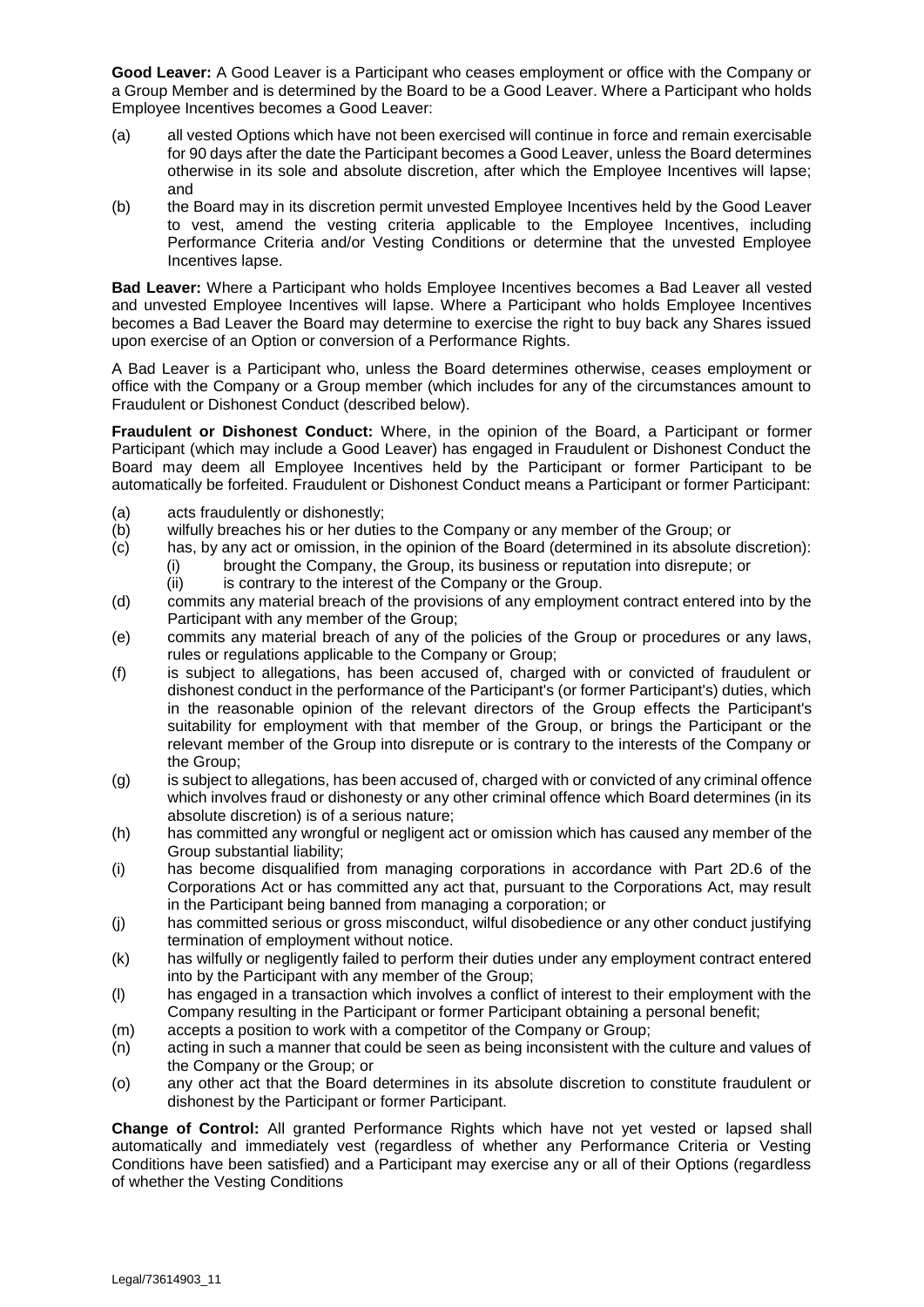have been satisfied) provided that no Option will be capable of exercise later than the Expiry Date, if any of the following change of control events occur:

- (a) the Company announces that its Shareholders have at a Court convened meeting of Shareholders voted in favour, by the necessary majority, of a proposed scheme of arrangement (excluding a merger by way of scheme of arrangement for the purposes of a corporate restructure (including change of domicile, or any reconstruction, consolidation, sub-division, reduction or return) of the issued capital of the Company) and the Court, by order, approves the scheme of arrangement;
- (b) a Takeover Bid:
	- (i) is announced;
	- (ii) has become unconditional; and
	- (iii) the person making the Takeover Bid has a Relevant Interest in 50% or more of the issued Shares;
- (c) any person acquires a Relevant Interest in 50.1% or more of the issued Shares by any other means; or
- (d) the Company announces that a sale or transfer (in one transaction or a series of transaction) of the whole (or substantially the whole) of the undertaking and business of the Company has been completed.

**Holding Lock:** The Board may at any time request that the Company's share registry to impose a holding lock on any Employee Incentives issued pursuant to the Plan where the Board determines or reasonably believes (in its absolute discretion) that a Participant (or a Former Participant) has or may breach these Rules.

**Contravention of Rules:** The Board may at any time, in its sole and absolute discretion, take any action it deems reasonably necessary in relation to any Employee Incentives if it determines or reasonably believes a Participant has breached the Plan or the terms of issue of any Employee Incentives, including but not limited to, signing transfer forms in relation to Employee Incentives, placing a holding lock on Employee Incentives, signing any and all documents and doing all acts necessary to effect a Buy-Back, accounting for the proceeds of the sale of forfeited Employee Incentives, refusing to transfer any Employee Incentives and/or refusing to issue any Shares.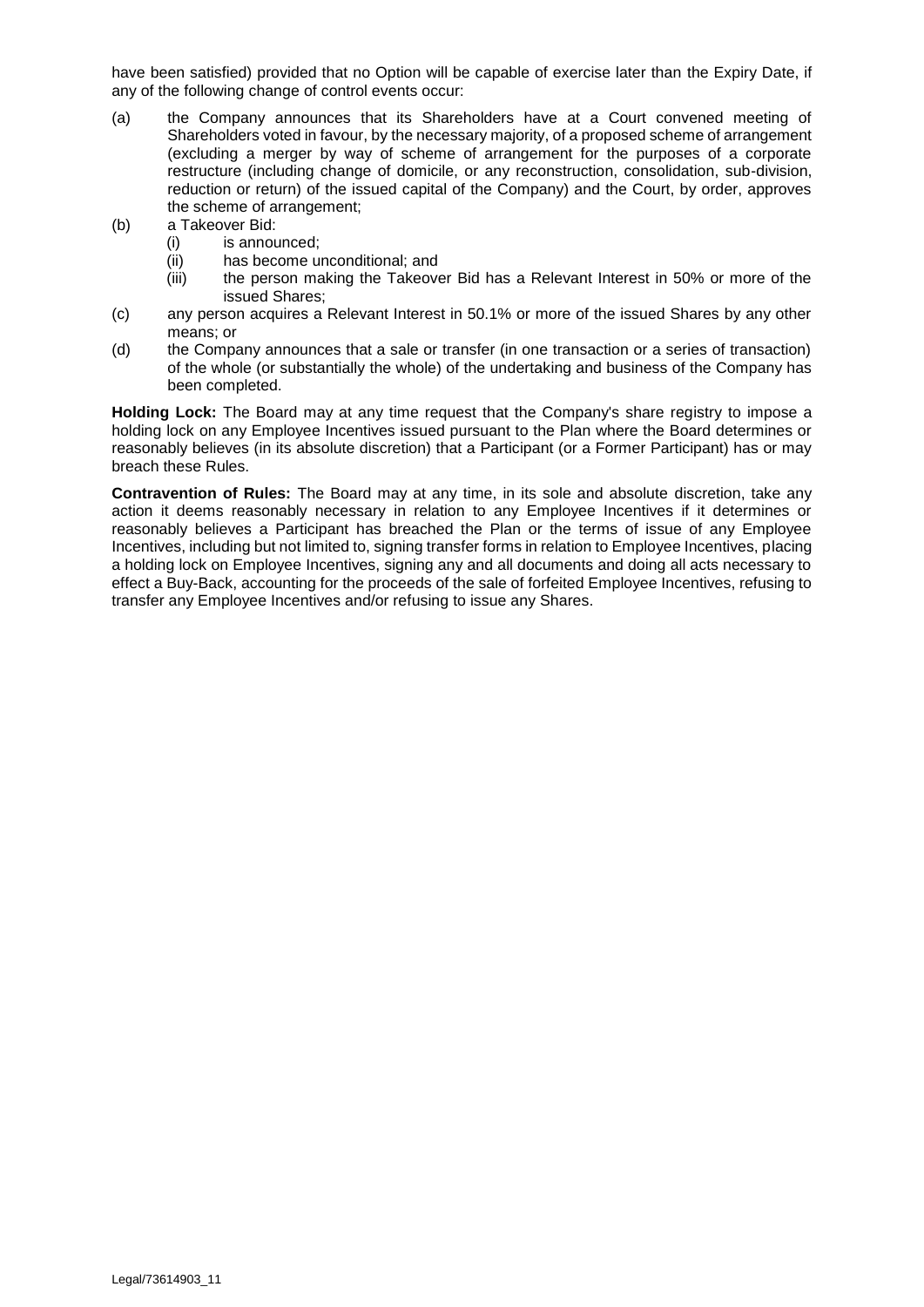#### **Entitlement**

1.1 Subject to the Board determining otherwise prior to an Offer, each vested Option entitles the Participant holding the Option to subscribe for, or to be transferred, one Share on payment of the Exercise Price (if any).

|                      | <b>NUMBER OF</b><br><b>OPTIONS</b><br><b>OFFERED</b> | <b>EXERCISE</b><br><b>PRICE OF</b><br><b>OPTIONS (\$)</b> | <b>VESTING CONDITIONS</b>                                                                                                                                                                                                                                                                     | <b>EXPIRY</b><br><b>DATE OF</b><br><b>OPTIONS</b> |
|----------------------|------------------------------------------------------|-----------------------------------------------------------|-----------------------------------------------------------------------------------------------------------------------------------------------------------------------------------------------------------------------------------------------------------------------------------------------|---------------------------------------------------|
| Class A<br>Options   | 200,000,000                                          | 0.002                                                     | 50% vest when a<br>Volume Weighted<br>Average Share<br>Price (VWAP) of<br>not less \$0.002 is<br>achieved over 90<br>day period; and<br>50% vest upon the<br>٠<br>satisfaction of<br>specific technical<br>key performance<br>indicators for the<br><b>CETO Wave</b><br>Energy<br>Technology. | 20 July 2022                                      |
| Class B<br>Options   | 100,000,000                                          | 0.002                                                     | 25% vest 6 months<br>from the date of<br>issue;<br>25% vest 12<br>months from the<br>date of issue; and<br>50% vest upon the<br>٠<br>satisfaction of<br>specific technical<br>key performance<br>indicators for the<br><b>CETO Wave</b><br>Energy<br>Technology.                              | 20 July 2022                                      |
| Incentive<br>Options | 100,000,000                                          | 0.003                                                     | N/A                                                                                                                                                                                                                                                                                           | Three years<br>from the date<br>of issue.         |

#### **Exercise Price, Vesting Conditions and Expiry Date**

#### **Exercise Period**

1.2 If the Participant is prohibited from exercising vested Options under Applicable Law on or in the ten (10) business days before the Expiry Date, the Expiry Date for the Options is automatically extended to the date that is five (5) business days after the Participant is no longer prohibited under Applicable Law from exercising the Option.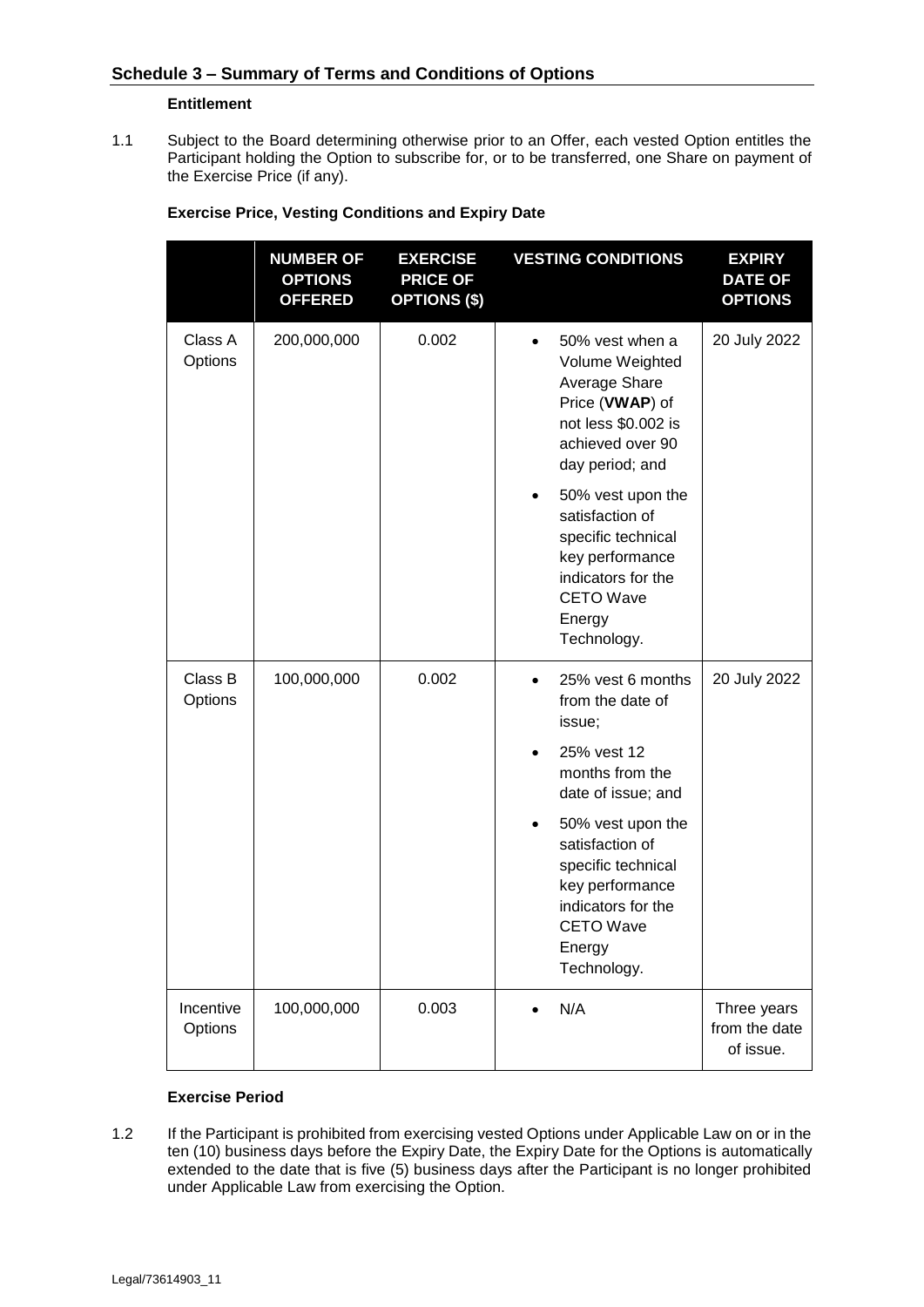#### **Conditions for Vesting and Exercise**

- 1.3 Options will only vest and be exercisable if the applicable Performance Criteria and/or Vesting Conditions have been satisfied, waived by the Board, or are deemed to have been satisfied under these Rules.
- 1.4 In the event of a Liquidity Event, the Board in its absolute discretion may waive any vesting or exercise criteria in respect of some or all Options held by a Participant.

#### **Method of Exercise**

- 1.5 The Options are exercisable by the Participant within the Exercise Period specified by the Board in the Offer, subject to the Participant delivering to the registered office of the Company or such other address as determined by the Board of:
	- 1.5.1 a signed Notice of Exercise; and
	- 1.5.2 subject to the cashless exercise option, a cheque or cash or such other form of payment determined by the Board in its sole and absolute discretion as satisfactory for the amount of the Exercise Price (if any).

#### **No Issue Unless Cleared Funds**

1.6 Where a cheque is presented as payment of the Exercise Price on the exercise of Options, the Company will not, unless otherwise determined by the Board, allot and issue or transfer Shares until after any cheque delivered in payment of the Exercise Price has been cleared by the banking system.

#### **Cashless Exercise of Options**

- 1.7 Subject to clause [1.8,](#page-26-0) a Participant may elect to pay the Exercise Price for each Option by setting off the total Exercise Price against the number of Shares which they are entitled to receive upon exercise (**Cashless Exercise Facility**). By using the Cashless Exercise Facility, the holder will receive Shares to the value of the surplus after the Exercise Price has been set off.
- <span id="page-26-0"></span>1.8 If the Participant elects to use the Cashless Exercise Facility, the Participant will only be issued that number of Shares (rounded down to the nearest whole number) as is equal in value to the difference between the total Exercise Price otherwise payable for the Options on the Options being exercised and the then market value of the Shares at the time of exercise calculated in accordance with the following formula:

$$
\frac{S = O \times (MSP - EP)}{MSP}
$$

Where:

S = Number of Shares to be issued on exercise of the Options

O = Number the Options being exercised

MSP = Market value of the Shares calculated using the volume weighted average of the Shares on ASX for the 5 trading days immediately prior to (and excluding) the date of the Notice of Exercise

EP = Exercise Price

1.9 If the difference between the total Exercise Price otherwise payable for the Options on the Options being exercised and the then market value of the Shares at the time of exercise (calculated in accordance with clause [1.8\)](#page-26-0) is zero or negative, then a Participant will not be entitled to use the Cashless Exercise Facility.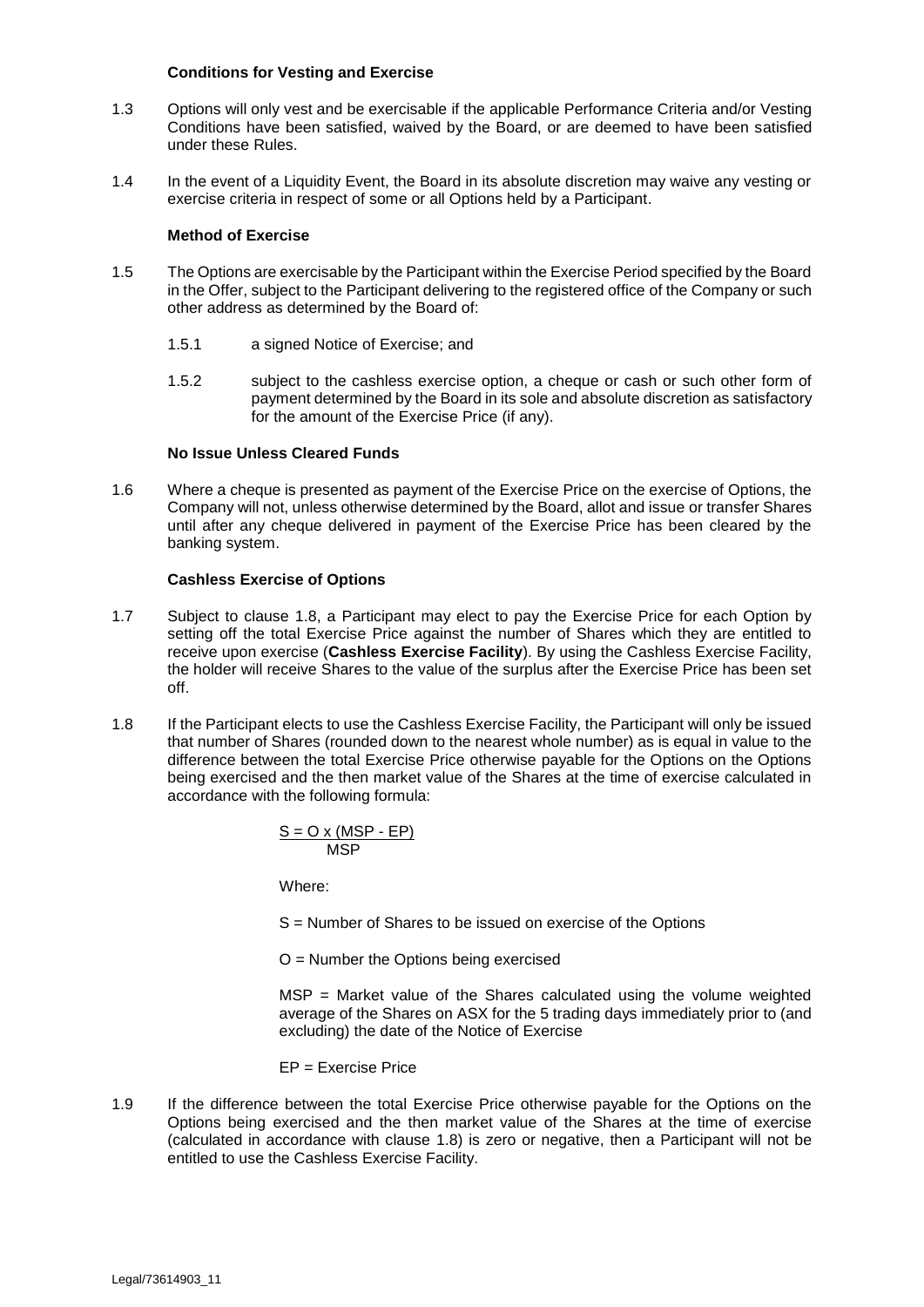#### **Minimum Exercise**

1.10 Options must be exercised in multiples of one hundred (100) unless fewer than one hundred (100) Options are held by a Participant or the Board otherwise agrees.

#### **Actions on Exercise**

- 1.11 Following the exercise of Options:
	- 1.11.1 the Options will automatically lapse; and
	- 1.11.2 the Company will allot and issue, or transfer, the number of Shares for which the Participant is entitled to subscribe for or acquire through the exercise of the Options.

#### **Timing of the Issue of Shares on Exercise and Quotation**

- <span id="page-27-1"></span><span id="page-27-0"></span>1.12 The Company must within twenty (20) business days after the later of the following:
	- 1.12.1 receipt of a Notice of Exercise given in accordance with these terms and conditions and payment of the Exercise Price for each Option being exercised; and
	- 1.12.2 when excluded information in respect of the Company (as defined in section 708A(7) of the Corporations Act) (if any) ceases to be excluded information. If there is no such information, the relevant date will be the date of receipt of a Notice of Exercise as detailed in clause [1.12.1](#page-27-0) above,

the Company will:

- 1.12.3 allot and issue the Shares pursuant to the exercise of the Options;
- 1.12.4 as soon as reasonably practicable and if required, give ASX a notice that complies with section 708A(5)(e) of the Corporations Act, or, if the Company is unable to issue such a notice, lodge with ASIC a prospectus prepared in accordance with the Corporations Act and do all such things necessary to satisfy section 708A(11) of the Corporations Act to ensure that an offer for sale of the Shares does not require disclosure to investors; and
- 1.12.5 apply for official quotation on ASX of Shares issued pursuant to the exercise of the Options.
- 1.13 Notwithstanding clause [1.12](#page-27-1) above, the Company's obligation to issue such Shares shall be postponed if such Participant at any time after the delivery of a Notice of Exercise and payment of the Exercise Price for each Option being exercised (if applicable) elects for the Shares to be issued to be subject to a holding lock for a period of twelve (12) months. Following any such election:
	- 1.13.1 the Shares to be issued or transferred will be held by such Participant on the Company's issuer sponsored sub-register (and not in a CHESS sponsored holding); and
	- 1.13.2 the Company will apply a holding lock on the Shares to be issued or transferred and such Participant is taken to have agreed to that application of that holding lock.
- <span id="page-27-2"></span>1.14 The Company shall release the holding lock on the Shares on the earlier to occur of:
	- 1.14.1 the date that is twelve (12) months from the date of issue of the Share; or
	- 1.14.2 the date the Company issues a disclosure document that qualifies the Shares for trading in accordance with section 708A(11) of the Corporations Act; or
	- 1.14.3 the date a transfer of the Shares occurs pursuant to clause [1.15](#page-28-0) of these terms and conditions.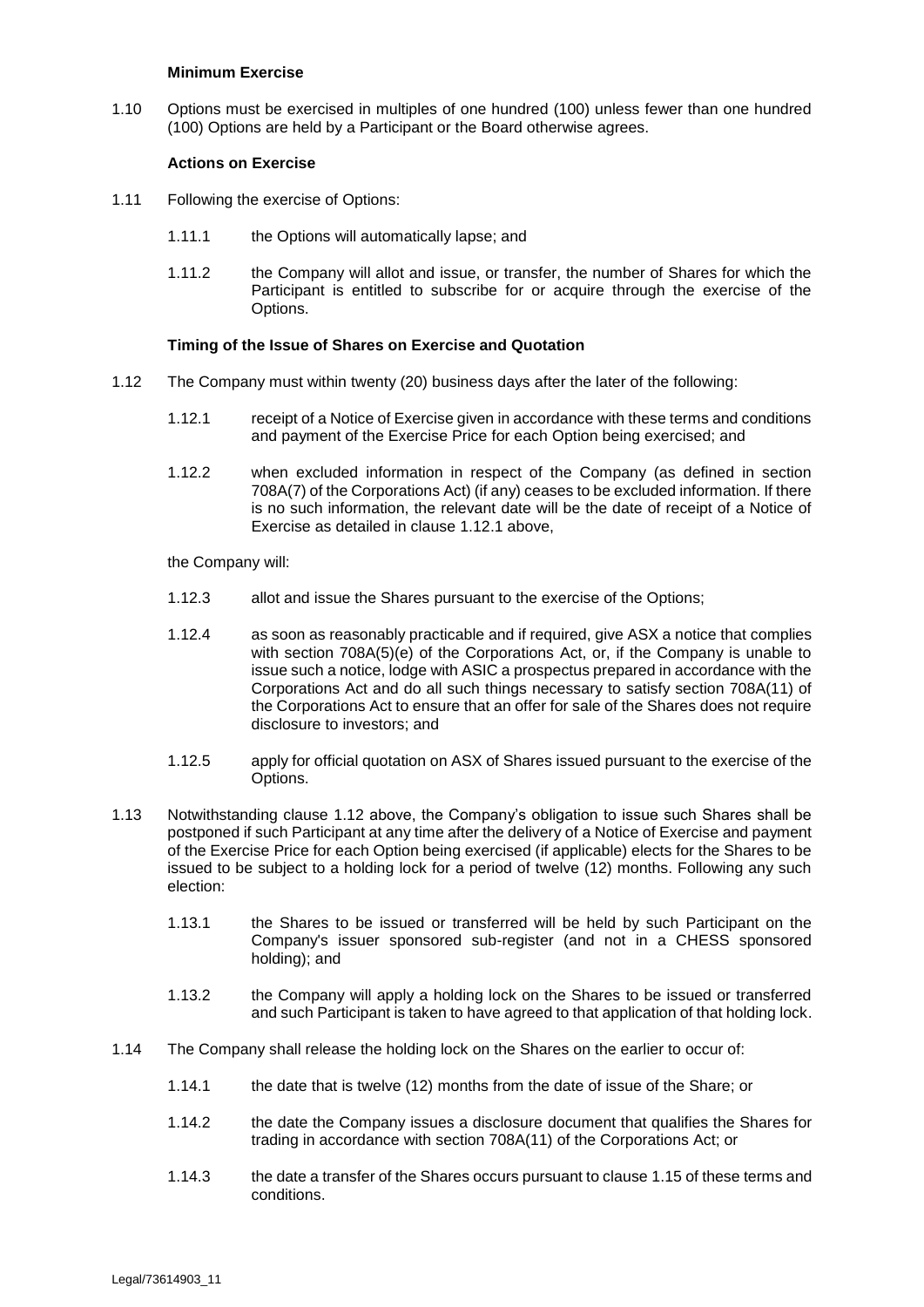<span id="page-28-0"></span>1.15 Shares shall be transferable by such Participant and the holding lock will be lifted provided that the transfer of the Share complies with section 707(3) of the Corporations Act and, if requested by the Company, the transferee of the Shares agrees by way of a deed poll in favour of the Company to the holding lock applying to the Shares following its transfer for the balance of the period in clause [1.14.1.](#page-27-2)

#### **Shares Issued on Exercise**

1.16 Shares issued on the exercise of the Options rank equally with all existing Shares, including those Shares issued, directly, under the Plan.

#### **Quotation of the Shares Issued on Exercise**

1.17 If admitted to the official list of ASX at the time, application will be made by the Company to ASX for quotation of the Shares issued upon the exercise of the Options.

#### **Adjustment for Reorganisation**

- 1.18 Subject to any Applicable Laws, the number of Options held by a Participant under the Plan may, in the sole and absolute discretion of the Board, be determined to be such number as is appropriate and so that the Participant does not suffer any material detriment following any variation in the share capital of the Company arising from:
	- 1.18.1 a reduction, subdivision or consolidation of share capital;
	- 1.18.2 a reorganisation of share capital;
	- 1.18.3 a distribution of assets in specie;
	- 1.18.4 the payment of a dividend, otherwise than in the ordinary course, of an amount substantially in excess of the Company's normal distribution policy; or
	- 1.18.5 any issue of ordinary shares or other equity securities or instruments which convert into ordinary shares by way of capitalisation of profits or reserves.
- 1.19 Upon any adjustment being made, the Board will notify each Participant (or his or her legal personal representative where applicable) in writing, informing them of the number of Options held by the relevant Participant.
- 1.20 If there is any reorganisation of the issued share capital of the Company, the terms of Options and the rights of the Participant who holds such Options will be varied, including an adjustment to the number of Options and/or the Exercise Price (if any) applicable to Options, in accordance with the Listing Rules that apply to the reorganisation at the time of the reorganisation.

#### **Participant in New Issues and Other Rights**

- 1.21 A Participant who holds Options is not entitled to:
	- 1.21.1 notice of, or to vote or attend at, a meeting of the Shareholders;
	- 1.21.2 receive any dividends declared by the Company; or
	- 1.21.3 participate in any new issues of securities offered to Shareholders during the term of the Options,

unless and until the Options are exercised and the Participant holds Shares.

#### **Adjustment for Rights Issue**

1.22 If the Company makes an issue of Shares pro rata to existing Shareholders (other than an issue in lieu of in satisfaction of dividends or by way of dividend reinvestment) the Exercise Price of an Option will be reduced according to the following formula:

New exercise price =  $O - (E[P-(S+D)])$  divided by N+1)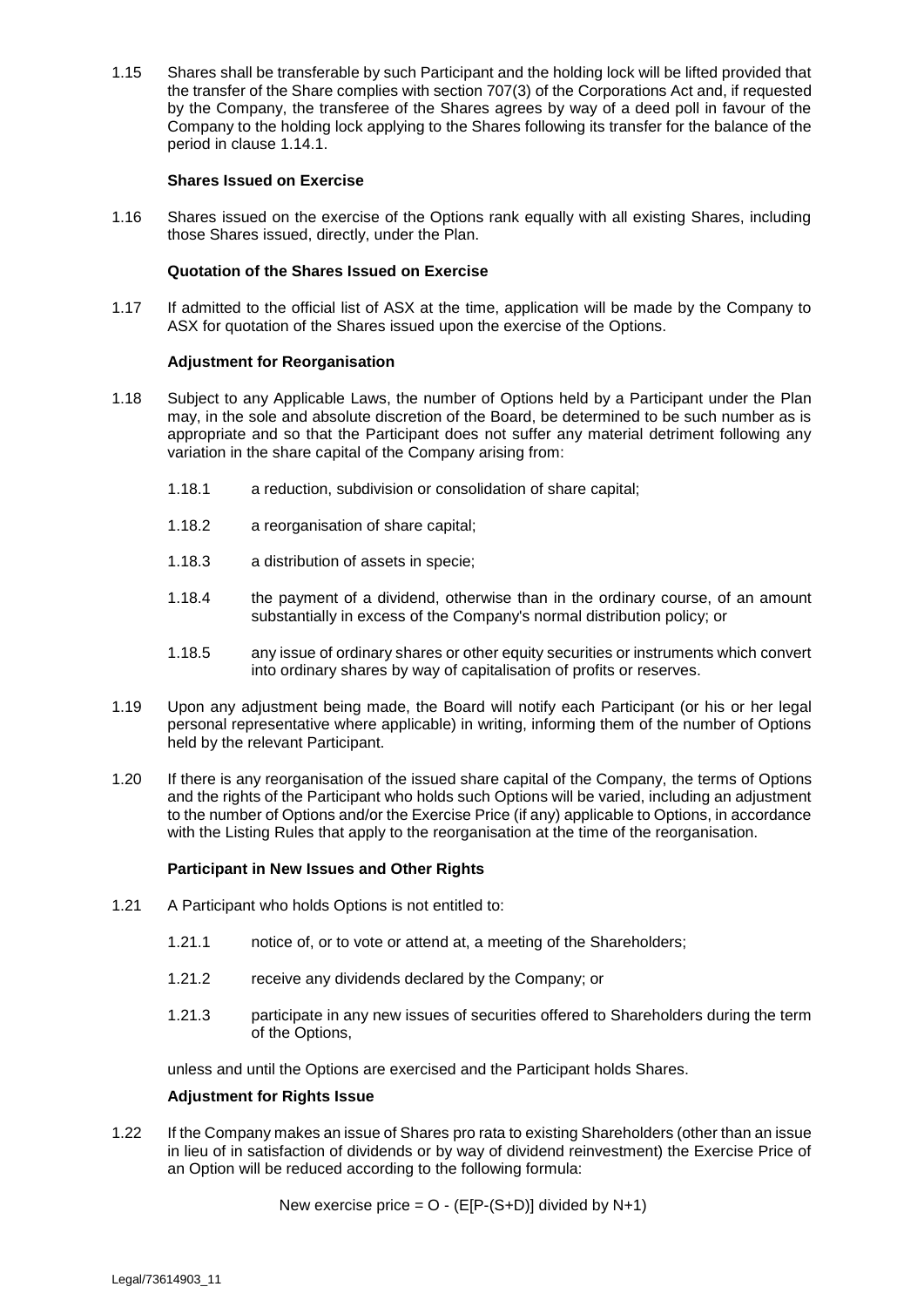O =the old Exercise Price of the Option.

 $E =$  the number of underlying Shares into which one Option is exercisable.

 $P$  = average market price per Share weighted by reference to volume of the underlying Shares during the five (5) trading days ending on the day before the ex rights date or ex entitlements date.

S = the subscription price of a Share under the pro rata issue.

 $D =$ the dividend due but not yet paid on the existing underlying Shares (except those to be issued under the pro rata issue).

N =the number of Shares with rights or entitlements that must be held to receive a right to one new share.

#### **Adjustment for Bonus Issue of Shares**

- 1.23 If the Company makes a bonus issue of Shares or other securities to existing Shareholders (other than an issue in lieu or in satisfaction, of dividends or by way of dividend reinvestment):
	- 1.23.1 the number of Shares which must be issued on the exercise of an Option will be increased by the number of Shares which the Participant would have received if the Participant had exercised the Option before the record date for the bonus issue; and
	- 1.23.2 no change will be made to the Exercise Price.

#### **Change of Control**

- 1.24 For the purposes of these terms and conditions, a "**Change of Control Event**" occurs if:
	- 1.24.1 the Company announces that its Shareholders have at a Court convened meeting of Shareholders voted in favour, by the necessary majority, of a proposed scheme of arrangement (excluding a merger by way of scheme of arrangement for the purposes of a corporate restructure (including change of domicile, or any reconstruction, consolidation, sub-division, reduction or return) of the issued capital of the Company) and the Court, by order, approves the scheme of arrangement;
	- 1.24.2 a Takeover Bid:
		- 1.24.2.1 is announced;
		- 1.24.2.2 has become unconditional; and
		- 1.24.2.3 the person making the Takeover Bid has a Relevant Interest in fifty percent (50%) or more of the issued Shares;
	- 1.24.3 any person acquires a Relevant Interest in fifty and one-tenth percent (50.1%) or more of the issued Shares by any other means; or
	- 1.24.4 the announcement by the Company that a sale or transfer (in one transaction or a series of related transactions) of the whole or substantially the whole of the undertaking and business of the Company has been completed.
- 1.25 Where a Change of Control Event has (i) occurred or (ii) been announced by the Company and, in the opinion of the Board, will or is likely to occur:
	- 1.25.1 a Participant may exercise any or all of their Options, regardless of whether the Vesting Conditions have been satisfied, provided that no Option will be capable of exercise later than the Expiry Date; and
	- 1.25.2 if the Board has procured an offer for all holders of Options on like terms (having regard to the nature and value of the Options) to the terms proposed under the